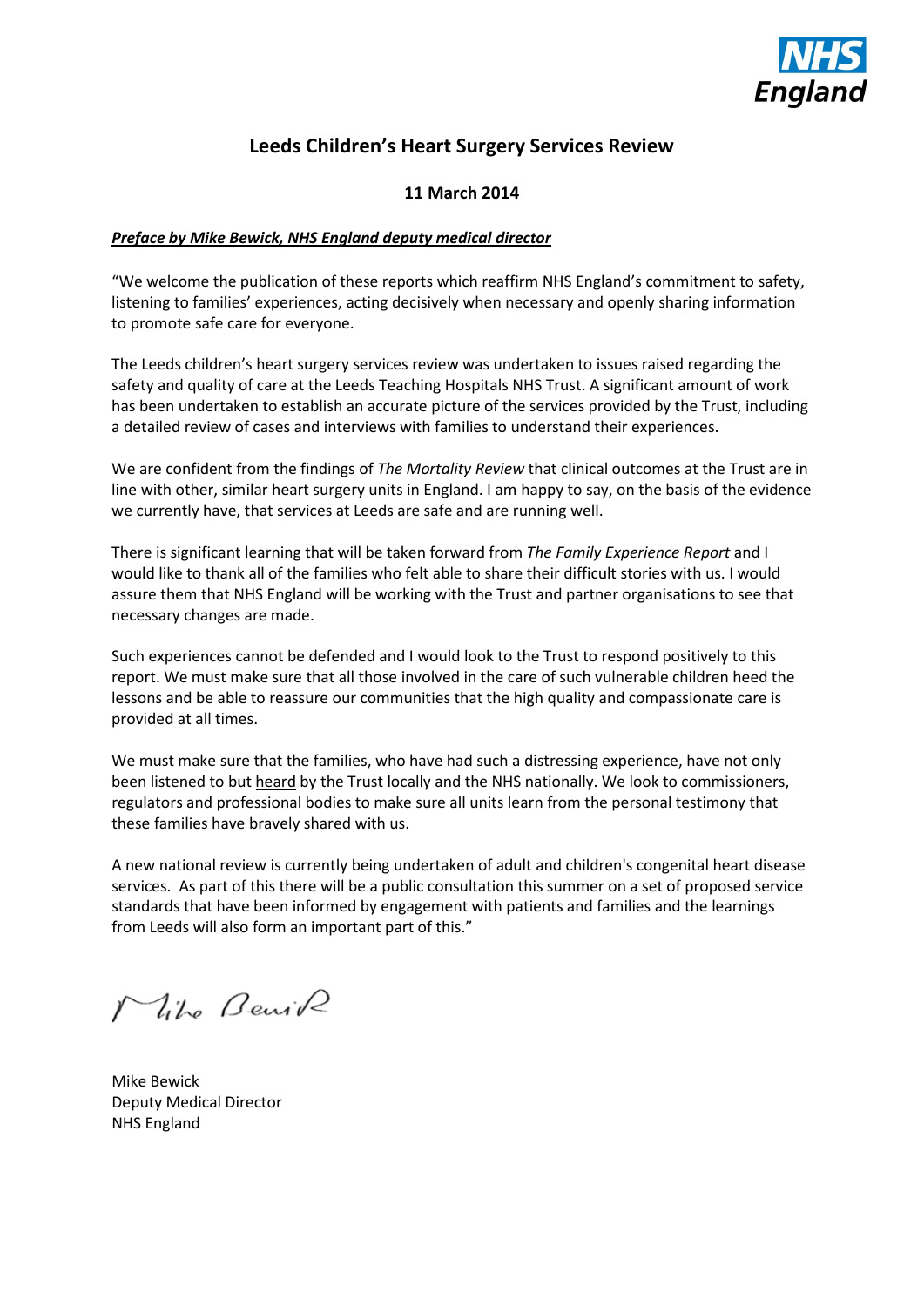#### **Introduction**

NHS England is committed to upholding the NHS Constitution pledges of openness, transparency and candour. Equally, it values kindness and compassion in NHS staff as much as their technical skills. When concerns were raised about the care of congenital cardiac patients at Leeds Teaching Hospitals NHS Trust (LTHT), NHS England was bound to investigate. Working closely with the Trust and other relevant agencies including the NHS Trust Development Authority (NTDA) and Care Quality Commission (CQC), it has commissioned three review processes.

An externally-led review of staffing, internal procedures and governance took place in April 2013, and an externally-led mortality case review later in 2013. The evidence available to NHS England is that LTHT cardiac surgery unit provides medical and surgical care in line with standard practice. In addition, updated mortality statistics from the National Institute for Cardiovascular Outcomes Research database shows that this unit does not have an excessive mortality and is not an outlier with regard to other Units.

As part of its investigations, NHS England also commissioned a third review to look into the concerns being expressed by some of the families who used the Leeds cardiac unit. This report is published as *The Family Experience Report*. It evidences that 16 families, who came forward to be interviewed, had poor experiences of care from the Leeds Teaching Hospitals NHS Trust children's cardiology service.

We recognise that these concerns relate to care given to patients and families before April 2013, and the Trust has made changes since then, in its staffing, procedures, and leadership.

Although 16 families seems a small percentage of the hundreds of patients and families having treatment in this service every year, every patient and family is entitled to the highest possible standards of care. All feedback is therefore important and must be used to continually improve services.

NHS England and other agencies will ask the Trust to provide assurance that any required changes have been implemented and that the service continues to provide high quality care.

Patients and families should take reassurance from the evidence available to date that the service remains safe

#### **Context and review process**

Being told that your child has a congenital heart problem can be devastating, with profound consequences for every family member. Providing care to children and families in this situation requires technical competence, patient and family centred care, compassion and emotional support. Co-ordinated care by a multi-disciplinary team of medical nursing and therapy specialists, often working together over a large geographical network, is critical.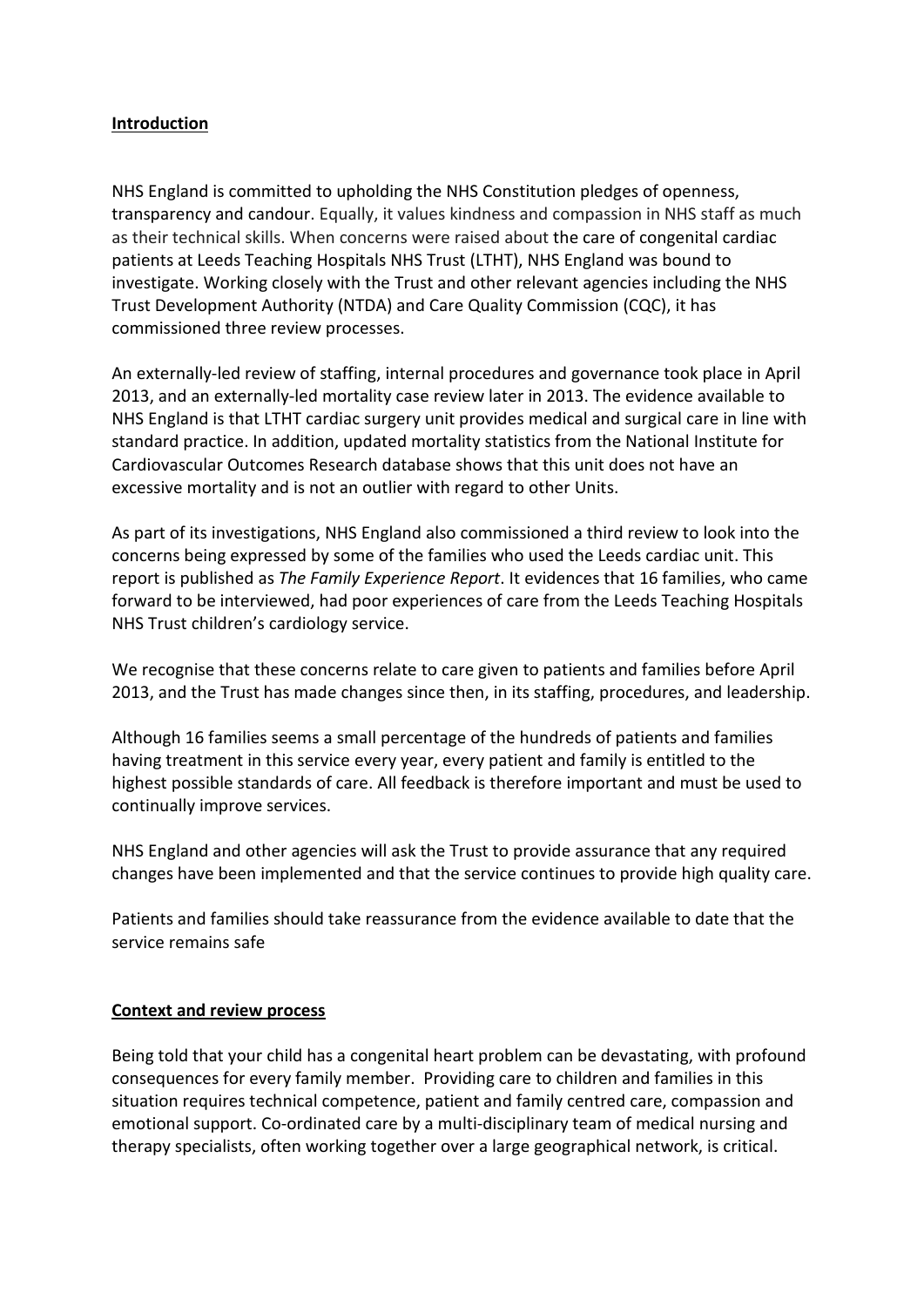In recent years, great advances in the standards of care and the successes of operations and treatments for affected children have taken place.

On occasions, the care offered to children or families may fall below the standard that patients are entitled to. When this happens, it needs to be thoroughly investigated so that all lessons can be learnt, and all necessary improvements can be made.

During 2013 concerns were raised in relation to the quality of care offered to patients undergoing surgery for congenital cardiac conditions at Leeds Teaching Hospitals NHS Trust.

Concerns arose from three sources, namely:

- a) Mortality data released by the Director of the National Institute for Cardiovascular Outcomes Research (NICOR) in March 2013. The data gave a partially risk-adjusted analysis of patients who died in the 30 days after a surgical procedure and who were operated on in the years 2009 to 2012 and suggested a higher mortality rate in this Unit when compared to similar units in the country.
- b) Complaints and concerns expressed by families of children treated in the Unit which were reported to the CQC and NHS commissioners.
- c) Concerns expressed by another NHS Unit in relation to patient pathways and referrals to other units.

Because of these concerns, there was a temporary cessation of surgery commencing on 28 March 2013. NHS England convened an urgent Quality Surveillance Group (QSG) on 2April 2013 and a subsequent Risk Summit on 4 April 2013. These meetings were held in line with national guidance for handling quality concerns in the NHS. They were led by NHS England and were attended by other agencies including the CQC, LTHT and the NTDA. It was agreed that a two-phase review of the children's cardiac surgery service in Leeds would be carried out.

The **first phase** of the review was a rapid review of Trust's children's cardiac surgery unit to ascertain if there were any identifiable significant or immediate safety concerns. This review took place 4-7 April 2013.

A team of external and independent specialists reviewed clinical governance processes, staffing capacity and capability, and elements of patient experience which included processes for complaint handling, referral management and patient pathways in and out of the unit. This review reported its findings and recommendations to a Risk Summit convened by NHS England on 8April 2013. The report of this review has been published on the NHS England website $^1$  $^1$ .

This Risk Summit also received revised and updated NICOR mortality data which showed the Leeds unit to be no longer an outlier, but "*close to the alert line*". Following the assurance given by the first phase review report and by the revised mortality data, it was agreed by all parties that surgery would recommence, whist the second phase of review took place.

<span id="page-2-0"></span> <sup>1</sup> http://www.england.nhs.uk/wp-content/uploads/2013/04/leeds-ext-review-rep.pdf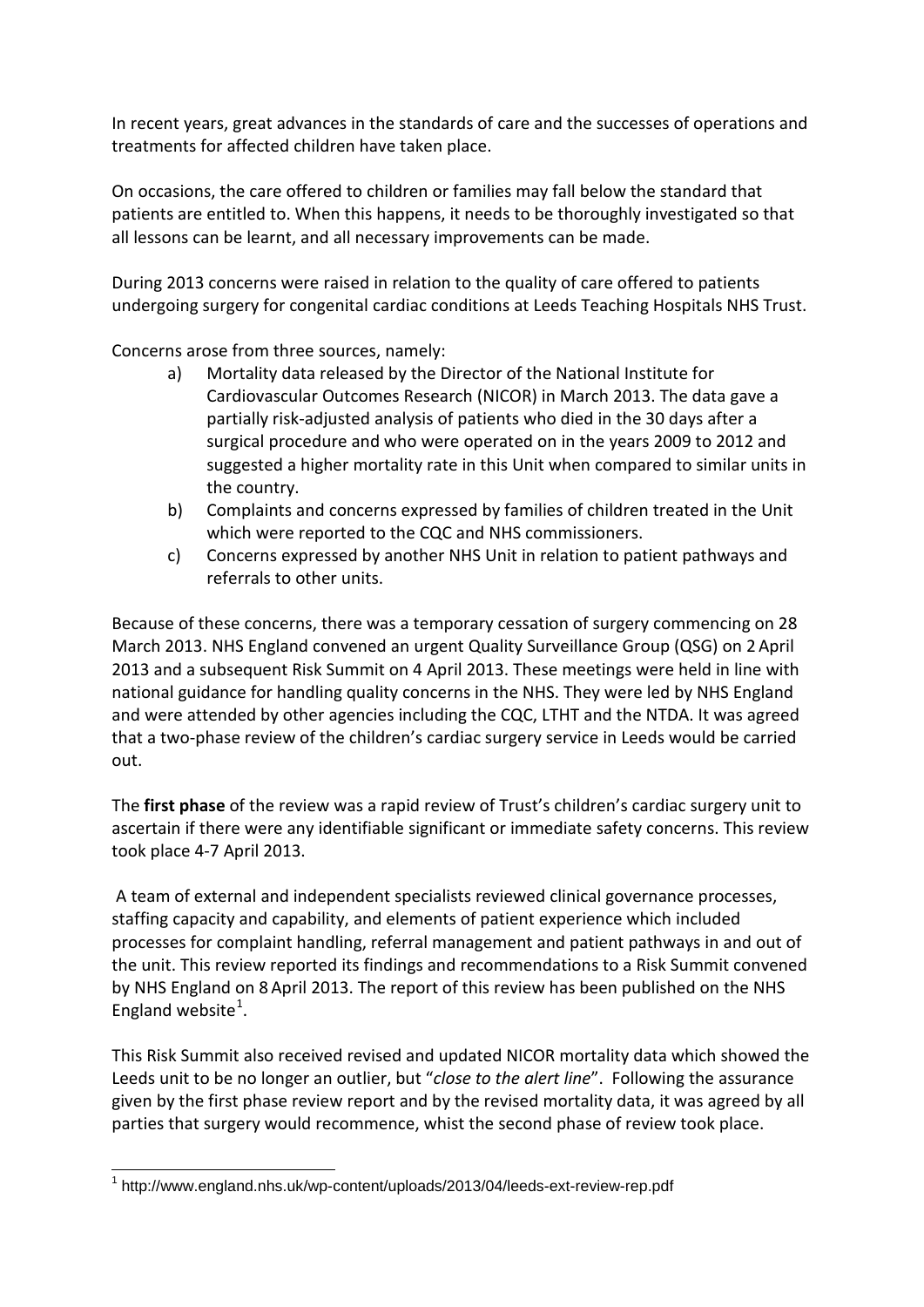The **second phase** of the review comprised three strands:

- A case note review of the child deaths that had occurred in the period from 2009 to 2012 which was the time period used in the collection of NICOR data (*Mortality Case Review*).
- An investigation of the experiences, views and concerns of parents and families (*The Family Experience Review*).
- An investigation of concerns being raised by other clinicians in relation to inter-unit transfers and patient pathways.

NHS England is now publishing the findings of the *Mortality Review* and the *Family Experience Review.* 

#### *The Family Experience Review*

NHS England welcomes *The Family Experience Review.* We recognise that this gives the views of those 16 families who volunteered to give their accounts. We know that telling such deeply personal stories at a time of grief is difficult. We are grateful to the families for sharing their experiences.

The investigation and review were conducted by Professor Pat Cantrill, an independent case reviewer. The report was commissioned by NHS England on behalf of Quality Surveillance Group (QSG) and received at the QSG's meeting on 7 March 2014. Noting references related to cultural, equality and diversity challenges, the QSG asked for a further recommendation. The Trust has been asked to review and test the strength and appropriateness of its equality and diversity training.

The review has been shared with partner agencies as well as the Trust and will also been shared with the families who contributed ahead of publication.

#### *The Mortality Case Review*

It is recognised that undertaking a mortality case review is an established evidence-based tool for identifying lessons to be learned from the management of patients. The Trust was keen to work with NHS England to in order to reflect and learn from all instances where a child had died following surgery in the Unit from the start of the NICOR data collection period.

An independent externally-led review team, consisting of specialists from cardiology, intensive care and surgery, reviewed case notes. Following their review, a number of recommendations were made.

The report was also received at the Quality Surveillance Group (QSG) meeting on 7 March 2014. The report has been shared with the Trust and will be shared with the families whose cases were covered ahead of publication.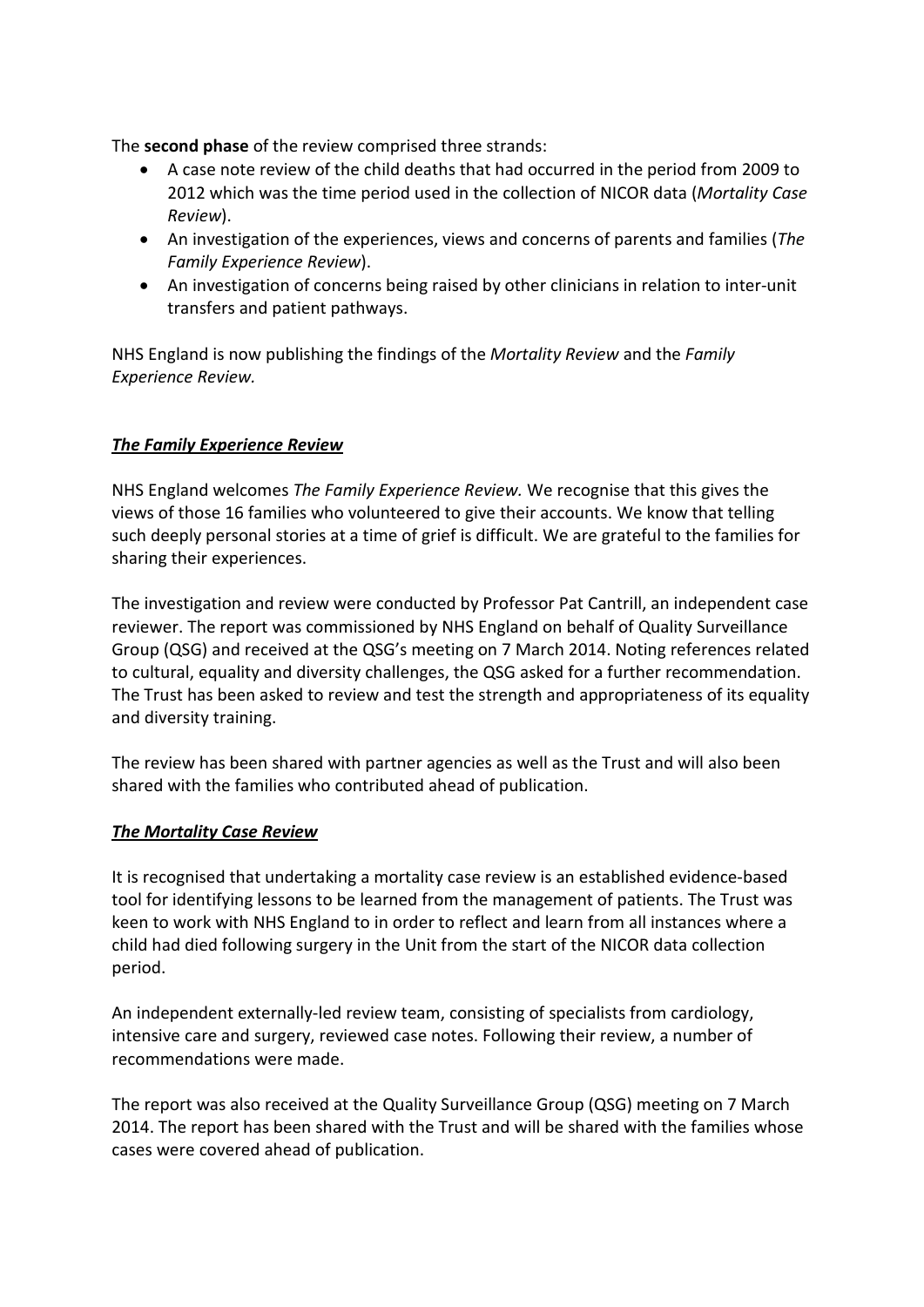The overall finding was that medical and surgical care of patients, whose case notes were examined, was in line with standard practice.

#### **Moving Forward**

Reflecting the outcome of *The Family Experience Review* in particular, we conclude that these families did not get the level of care or service that they deserved, and for this we are truly sorry. Even though it appears to be a small number of families who have been adversely affected, we believe that every family counts. The experience of some families was not as it should have been, and certain protocols and audit programmes in the Unit must be further improved. There are clear lessons which should be learned.

NHS England has received reassurance from the Trust that prompt action has been taken in response to the findings and we look forward to seeing the outcomes of its improvements.

NHS England will now with work with the Trust and other partner agencies to ensure that patients being treated at the Trust have the high quality and safe care they are entitled to expect.

As part of this, work is now underway with regard to exploring the governance of referrals in and out of the Trust and how the Trust works together with other hospitals in the best interests of patients.

NHS England March 2014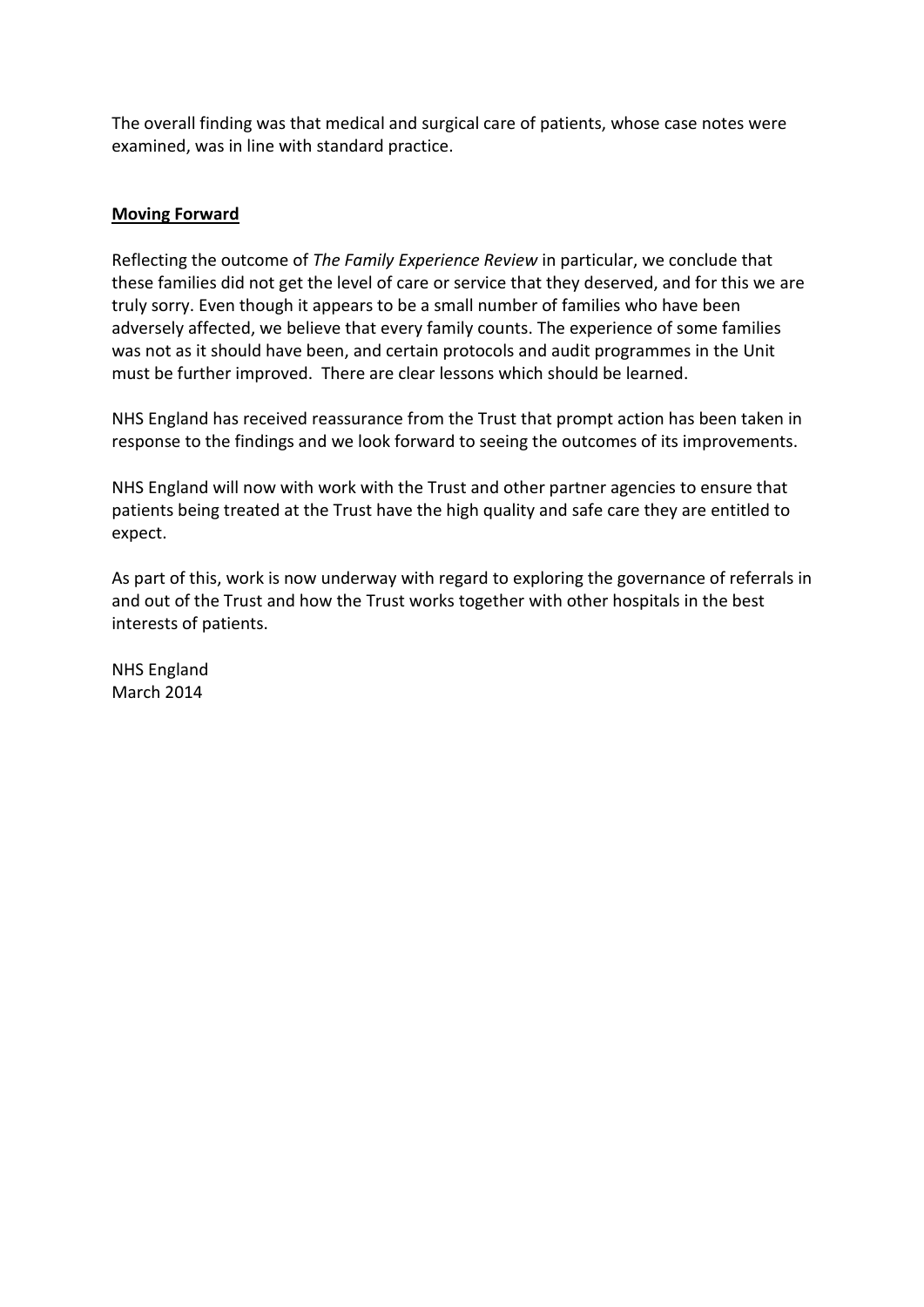## *Children's Congenital Cardiac Surgery Services at Leeds Teaching Hospitals NHS Trust*

*Mortality Case Review for the period 2009- 2013*

*Overview Report*

March 2014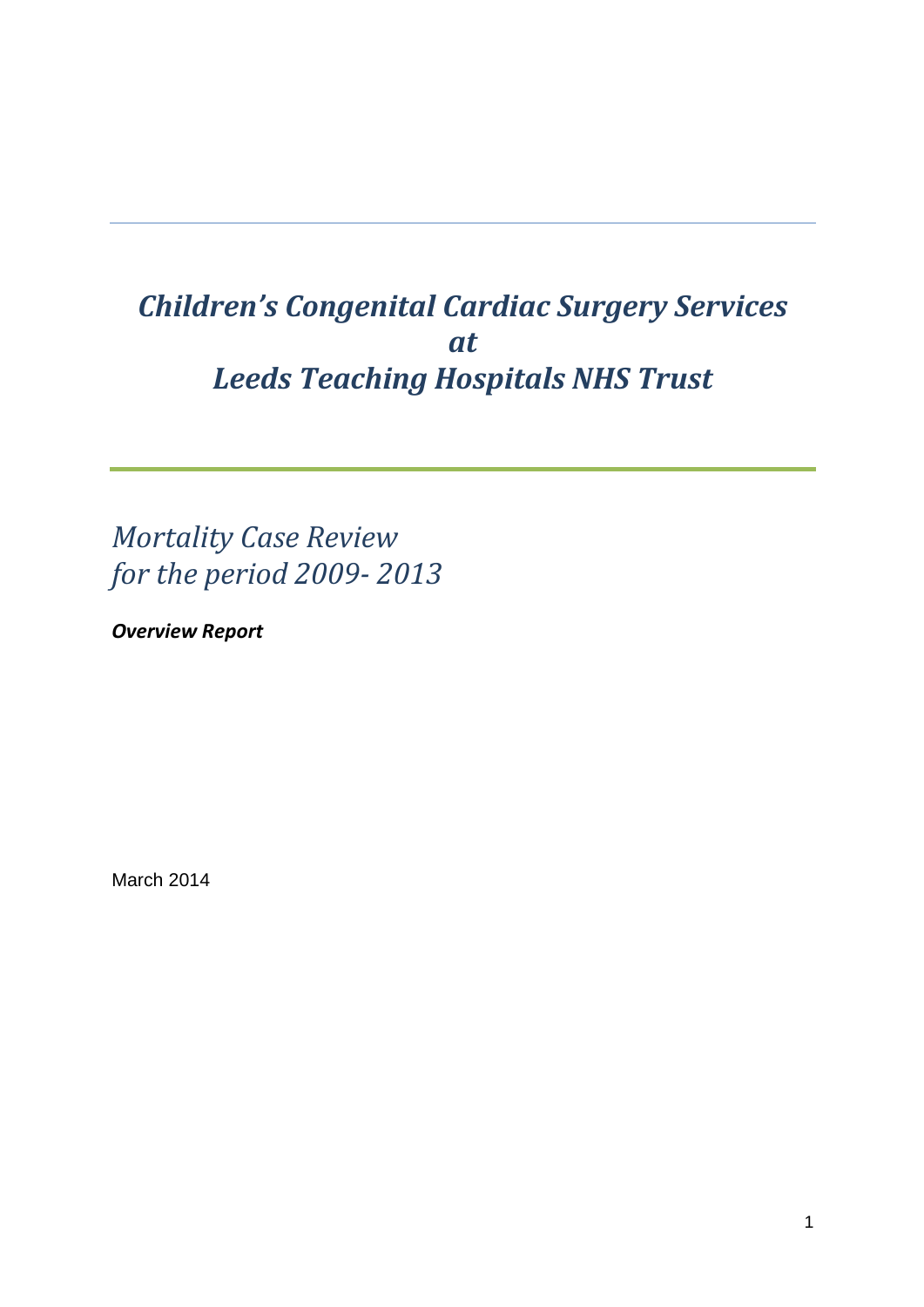## *Children's Congenital Cardiac Surgery Services Leeds Teaching Hospitals NHS Trust*

## **Mortality Case Review for the period 2009 – 2013: Overview Report**

#### **Contents**

|                                        | Page |
|----------------------------------------|------|
| <b>Executive Summary</b>               |      |
| <b>Background</b>                      |      |
| Methodology                            |      |
| <b>Findings</b>                        |      |
| <b>Recommendations</b>                 |      |
| <b>Overall Conclusion</b>              |      |
| <b>Appendix 1 - Terms of reference</b> |      |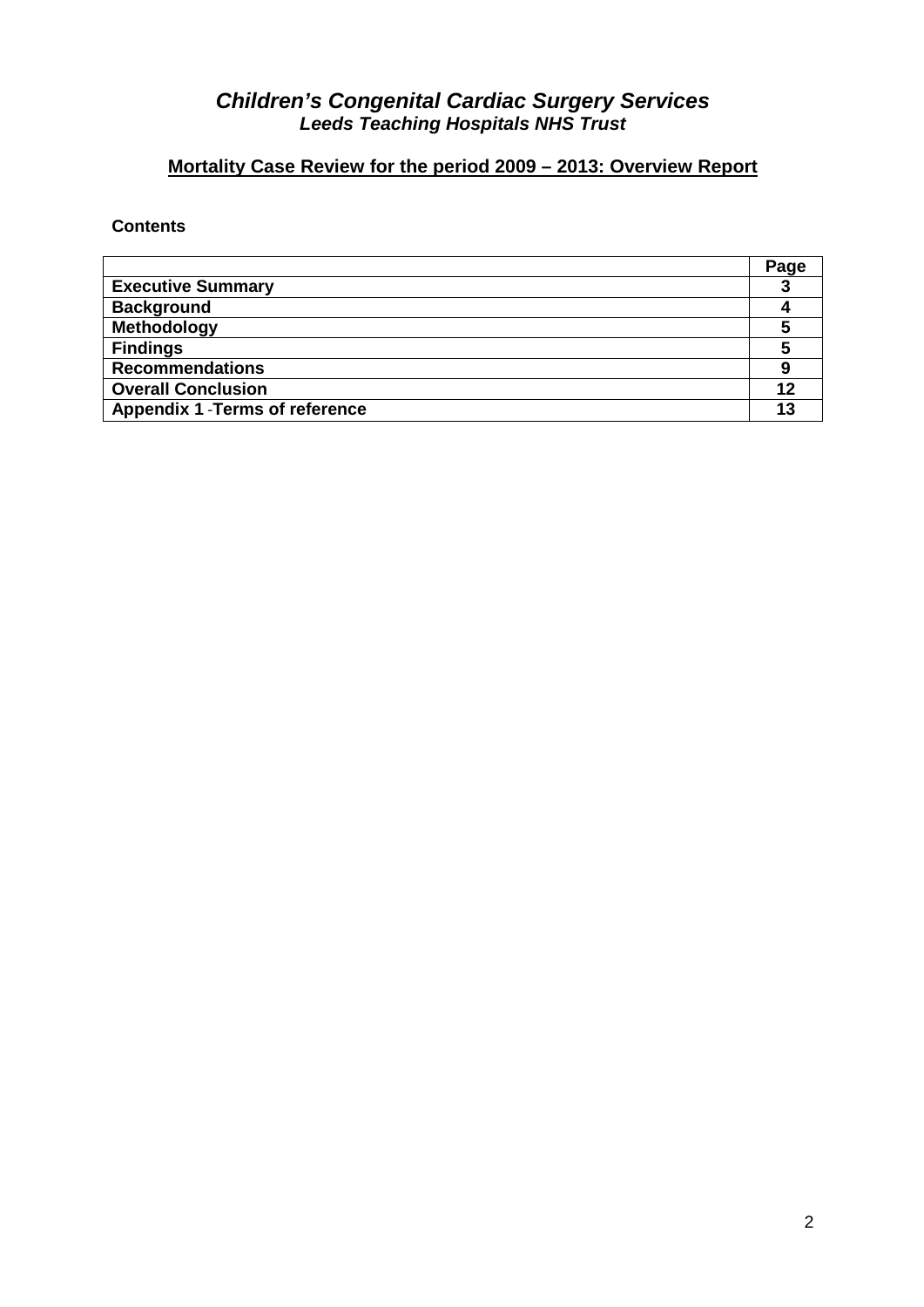*Children's Congenital Cardiac Surgery Service*

*Leeds Teaching Hospitals NHS Trust:*

Mortality Case Review for the period 2009 - 2013

#### *Executive Summary*

This review represents part of an overall review of the children's cardiac surgery services provided by Leeds Teaching Hospital NHS Trust (LTHT). It follows an earlier rapid review of the children's cardiac unit which focused on governance, patient pathways and procedures within the unit.

The mortality review was prompted following the release of draft data analysis by the National Institute for Cardiovascular Outcomes Research (NICOR) in March 2013.

The review was commissioned by NHS England and Leeds Teaching Hospitals NHS Trust and was conducted by an external and independent team of specialists. The review analysed the care provided to the 24 patients who died in the 30 days following a primary surgical procedure and which were included in the NICOR 2009 – 2012 data analysis. In addition the team reviewed the care given to those children who had died within 30 days of a primary cardiac surgery procedure from 2012 up to the time of the review.

A total of 35 children's deaths occurring during the period 2009 to 2013 were reviewed.

Within the context and remit of this review, the team found that the clinical management of the cases examined demonstrated medical and surgical care to be in line with standard practice. The review team have proposed a number of recommendations, principally in relation to the development of standardised protocols and further audits to be undertaken. These represent opportunities for further quality improvement in the unit.

**Dr Damian Riley** Medical Director NHS England (West Yorkshire) *on behalf of the Review Team*

**March 2014**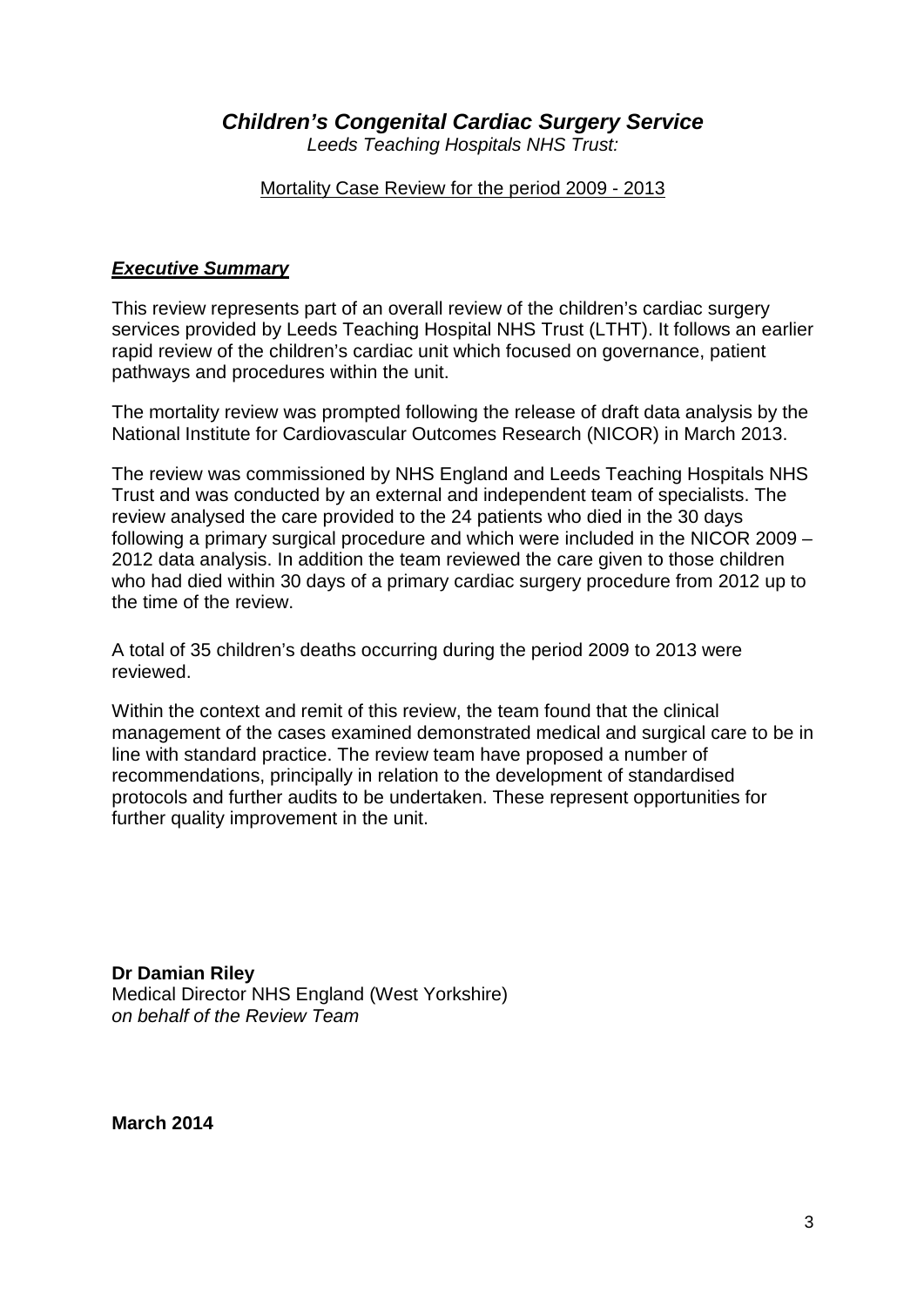#### *Children's Congenital Cardiac Surgery Service Leeds Teaching Hospitals NHS Trust:*

#### Mortality Case Review for the period 2009 - 2013

#### **1. Background**

- 1.1.During 2013 concerns were raised in relation to the quality of care offered to patients undergoing surgery for congenital cardiac conditions at Leeds Teaching Hospitals NHS Trust ("LTHT").
- 1.2.The concerns arose from three sources:
	- a) Mortality data released by the Director of the National Institute for Cardiovascular Outcomes Research ("NICOR") in March 2013. The data gave a partially risk-adjusted analysis of patients who died in the 30 days after a surgical procedure and who were operated on in the years 2009 to 2012.
	- b) Complaints and concerns expressed by families of children treated in the Unit and reported to the Care Quality Commission and NHS Commissioners.
	- c) Concerns relating to patient care which had been expressed by another NHS Trust.
- 1.3.The initial data released by the NICOR Director, appeared to show that LTHT children's cardiac surgery unit had a mortality rate 2.75 times greater than the national average. This led to a temporary cessation of surgery commencing 28<sup>th</sup> March 2013. Following a Risk Summit convened by NHS England on 4<sup>th</sup> April 2013, it was agreed that investigation of the concerns relating to the LTHT Unit would be undertaken and that as part of this process, there would be a case review of all children's deaths which accounted for the NICOR 2009-2012 data.
- 1.4.During April 2013, at the request of NHS England, NICOR provided an updated analysis of paediatric cardiac surgical mortality in England and Wales for 2009- 2012. The analysis used a new case-mix adjustment methodology known as PRAiS (Partial Risk Adjustment in Surgery). Mortality for this data analysis was defined as a death within 30 days after a primary surgical procedure, and the first surgical procedure or operation performed is that which is logged on the NICOR database. The analysis was made available on the NICOR internet site and is found at: [http://www.ucl.ac.uk/nicor/nicor/NICOR\\_statement\\_paediatric\\_cardiac\\_surgery](http://www.ucl.ac.uk/nicor/nicor/NICOR_statement_paediatric_cardiac_surgery)
- 1.5.The updated analysis by NICOR revealed no statistically significant outliers in terms of mortality over the three year period 2009-2012 at any of the units in England, including LTHT. The Leeds Unit and two other children's heart surgery units were identified as lying "*close to the 'alert' threshold*" on the analysis graph. In their report, NICOR stated "*These findings do not indicate a safety problem in any centre....However, centres with 3 year outcomes approaching the alert threshold may deserve additional scrutiny and monitoring of current performance*."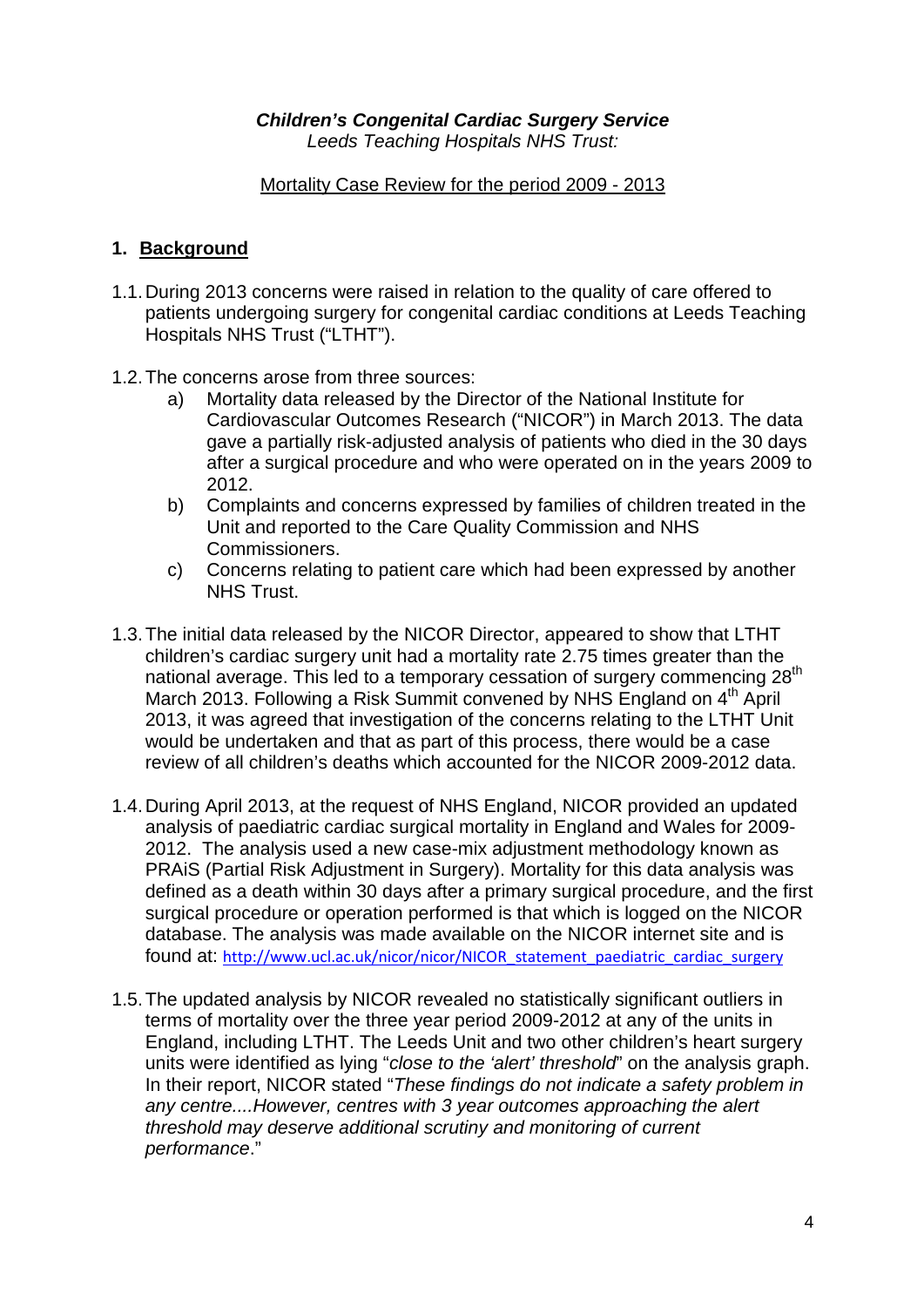- 1.6.The purpose of the mortality case review was to examine the quality of medical and surgical care provided to those children who died following surgery during the reference time period, to give an opinion on the care provided and to identify any relevant learning or recommendations for further improvement in the quality of care provided.
- 1.7.The review examined the cases of 24 children whose deaths were included by NICOR in their comparative 2009-2012 data analysis. A further eleven cases of children were reviewed. These were children identified by LTHT who had died within the 30 day period after a primary surgical procedure in the years 2012 and 2013 up to the time of the review. As a result, 35 cases were reviewed in total.

#### **2. Methodology**

- 2.1.An expert external review team comprised of a congenital cardiac surgeon, a children's congenital cardiologist, and a paediatric intensivist, was established. They declared no conflict of interest. The review team were joined by the NHS England (West Yorkshire) Medical Director and the LTHT Medical Director (Quality and Governance) in undertaking the review process who declared no conflict other than their role in their employing organisations.
- 2.2.Each of the cases included as part of this review were analysed individually and the findings and recommendations were collated in order to produce the findings outlined below
- 2.3.For 30 patient cases the team reviewed the clinical case notes, relevant imaging, minutes of discussions at multidisciplinary case conferences and details from presentations and the conclusions reached at the LTHT unit's clinical governance meetings. For the additional five cases whose deaths occurred in 2013 a review of case conference minutes and clinical governance presentations took place. No new or additional findings, concerns or recommendations arose from the overview of these additional cases. The issues arising from these cases are thus integrated into the relevant sections of the report.
- 2.4.Interviews were held with the lead surgeon and lead cardiologist. It was noted that there had been changes to both staffing and the approach to case management within the unit over the reference time period.

#### **3. Findings**

#### 3.1.General overview:

The review team formed an overview by analysis of case mix and complexity, and judged their findings against what was considered by the review team to be best practice. For some aspects of patient care there is no universally adopted national guideline or protocol which is used consistently by comparable surgical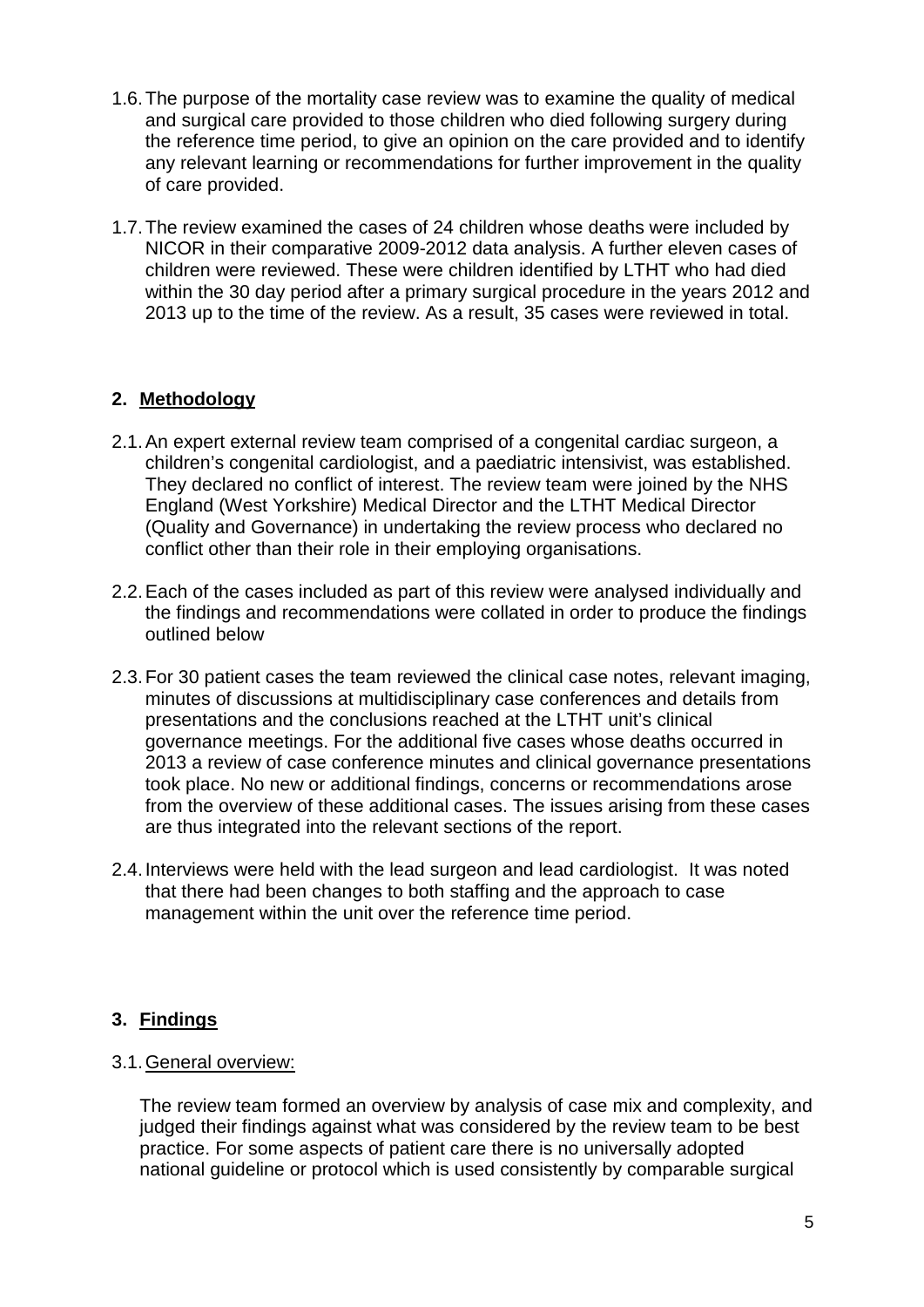units. In such circumstance care standards were judged against perceived best practice in the opinion and clinical experience of the review team specialists.

Overview findings were:

- a) Within the context and remit of this review, clinical management of the cases examined showed medical and surgical care to be in line with standard practice.
- b) That the case-mix of surgical conditions and patients operated on in this cohort was in-keeping with comparable children's cardiac surgical units in the UK.
- c) That cases reviewed were predominantly of high or significant complexity often with additional contributory risk factors.

#### 3.2.An analysis by way of thematic grouping of findings

In collating the findings some recurrent issues regarding case management are identified as 'themes'. Many of the themes identified were apparent in only a minority of cases, other than where specified in this report. Themes identified by the team were:

- a) In the majority of cases the operation appeared to have been undertaken on a weekday, with the case being the first on the operating schedule.
- b) In several cases the patient's prognosis was poor due to contributory and complexity factors and a fatal outcome may well have occurred in any comparable surgical unit.
- c) In a small number of cases operations were performed on extremely high risk patients with a likelihood of very poor outcome, and there was evidence that there had been appropriate parental counselling in this regard and the operation had been undertaken in light of the parents' views.
- d) In some records it was easy to identify the risk that had been quoted and discussed with parents, whilst in other notes there was no indication of the risk that had been conveyed to parents. Discrete parental communication logs were not maintained as routine in unit notes.
- e) In a small number of cases death was due to non-surgical causes which may have arisen coincidentally or may have arisen as a result of predisposition as a result of a cardiac arrest or prolonged low cardiac output peri and postoperatively. Examples of this include those children who died of necrotising enterocolitis.
- f) In some cases of particularly complex surgery operating time (and/or time on bypass and cross-clamping) appeared long, with some operations lasting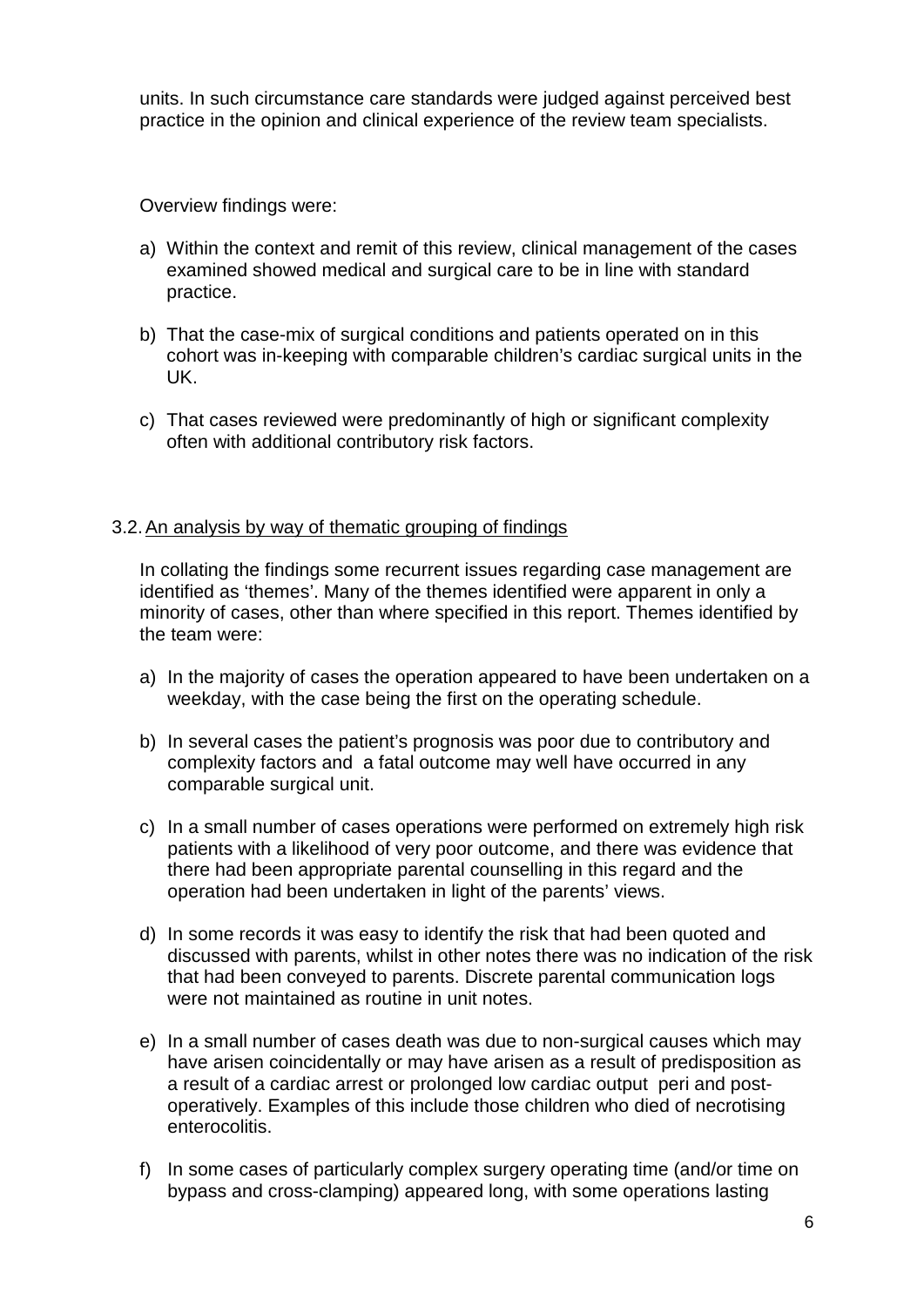several hours. It was not clear how or if this is monitored by the unit, or if the unit had a protocol to relieve surgeons undertaking long operations. In some cases the operative note did not give sufficient detail to account for the long documented bypass or cross-clamp times. The review team did not have access to comparative data for surviving cases in the unit for benchmarking purposes and noted that benchmark data from other units on monitoring length of operations was not routinely available.

- g) In all but two of the cases, the surgical procedure performed was that which was planned by the case conference. This suggested that appropriate preoperative diagnosis had been made. In the two cases where a different surgical procedure had been carried out during the operation, the surgeon made justification in the operative note.
- h) There was inconsistency in style and operative detail documented by surgeons in operation notes.
- i) Extracorporeal membrane oxygenation (ECMO) was used post operatively with appropriate indication and justification. In some cases however, its use was only after a cardiac arrest. There did not appear to be a unit protocol governing the use use of ECMO.
- j) In a number of cases echocardiogram reports were not filed electronically or in standard format in the patient notes where they had been done post operatively on the intensive care unit by medical staff.
- k) Of the cases reviewed from 2009-2012, two were deaths following operations known as 'transposition switches'. In the cohort of the additional cases reviewed from the time period 2012-2013, there were two patient deaths after a 'switch' operation. One operation had been performed as an emergency after the sudden deterioration of the patient, and one patient death occurred following a 'complex switch' procedure. The review team noted that national benchmarking shows the unit to be within the normal parameters for mortality relating to transposition switch procedures on published data up to 2012. Whilst such clustering as noted in 2012-13 could be expected to occur in a unit of this size, on-going rigorous audit and statistical analysis over a longer time will be required to identify if such a cluster effect actually exists and if switch mortality remains within the expected parameters.

#### 3.3.Findings in relation to individual surgeons:

- a) Evidence of team working was found in operation notes with two of the consultant surgeons commonly operating together, and of one consultant surgeon appropriately asking a colleague to assist in cases of complexity where a joint approach was agreed.
- b) A child was taken to theatre by one surgeon on three successive occasions over a short period of time without evidence that the opinion or support of another surgical colleague had been sought. It was not clear what arrangements for team work, cover or support were in this case.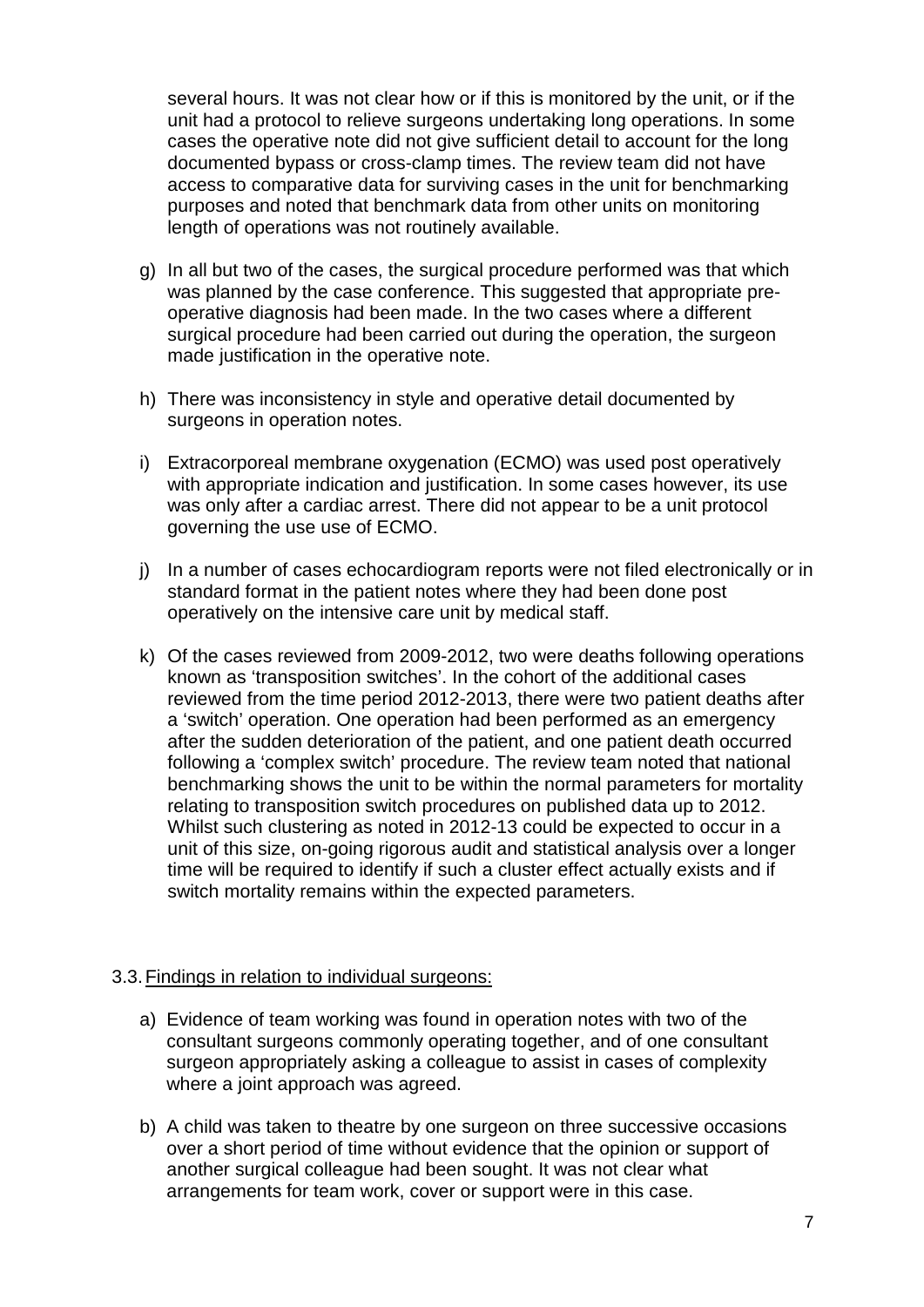- c) In one procedure, the operation note indicated that the operation was difficult and long, but gave no indication that assistance from a surgical colleague was sought by the lead surgeon. Furthermore it was not clear from the notes why the particular operative technique used to undertake the procedure was chosen. LTHT were made aware of this finding immediately.
- d) There were three deaths in three consecutive months during 2010 for a particular procedure undertaken by one surgeon without it being clear how LTHT responded or what support was offered to the surgeon.
- e) One operation note did not appear to match the procedure which had been performed and as reported to the clinical governance meeting. This has been reported formally to LTHT.

#### 3.4.Specific findings in relation to protocol guided care:

- a) The unit protocol for aspirin anti-platelet mono-therapy for post-shunt care which was provided to the review team appeared to adequately document therapy but it had not been reviewed since 2011. It was not clear if it had been formally ratified for on-going use by LTHT.
- b) The review team observed an inconsistent approach to the use of intraoperative echo or 'exit-echo' before the patient left the operating theatre.
- c) The review team was aware that the unit is a centre for interventional cardiology and this was reflected in the later years of the review period by surgical conference meetings discussing options for non-surgical intervention, specifically in relation to the use of duct stents inserted via cardiac catheter as opposed to surgically inserted shunts. The review team did not see evidence of a unit protocol for decisions relating to the use of ductal stenting in such cases.

#### 3.5.Other Comments and Findings:

- a) It was noted by the review team that in the majority of occasions where deaths were notified to the Coroner, there was no post-mortem arranged by the Coroner. This aspect of process was outside the remit of the review.
- b) Dual (two-surgeon) operating was evident in some cases as noted in the operation note. It is not evident that this information is routinely captured in local or national audits by such units and therefore attributing events or surgical outcomes to an individual may be misleading. The review team believe that the potential benefits of dual operating are considerable and thus appropriate recording in databases may be relevant.
- c) There is no national standard mortality review template for audit or analysis in undertaking this type of work, and an implementation of such a template could lead to standardising the audit of relevant clinical and clerical pre-operative, peri-operative and post- operative factors.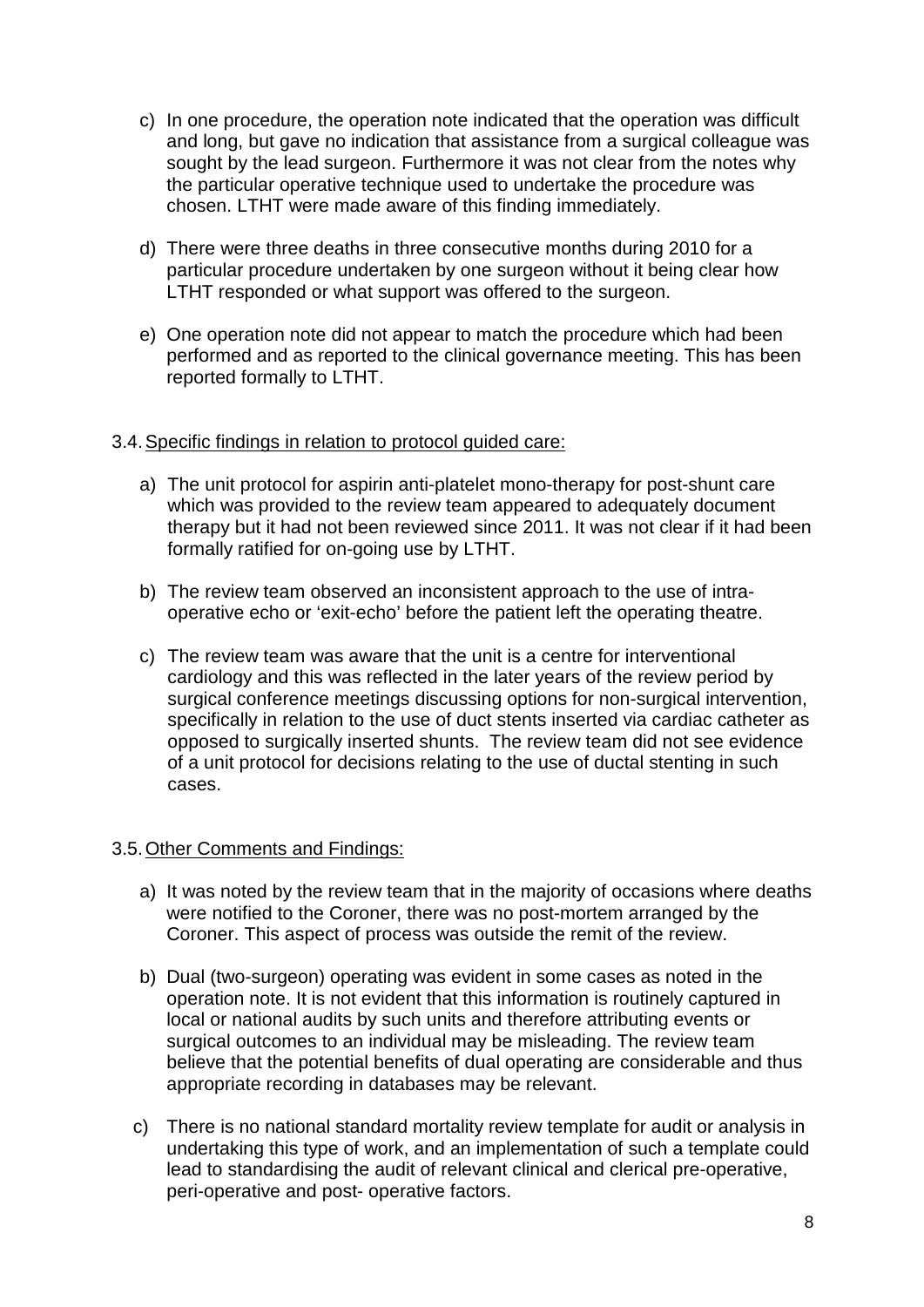#### **4. Recommendations**

- 4.1 In the context of identifying opportunities for on-going quality improvement in this unit, the review team have made a number of recommendations. Many of these recommendations could apply more widely across other children's cardiac units in the NHS.
- 4.2 The recommendations arising from the findings of the review have been collated and grouped in relation to the themes identified. The recommendations are shown in Table 1 and Table 2. Each of these recommendations has been formed from the analysis and review of one or more cases. The suggested priority is an indicative ranking based on the opinion of members of the review panel.
- 4.3 Several recommendations are made in relation to standardising the processes and protocols operational in this and other units. It is recognised by the Review Team that an undisputed evidence base for some of these may be lacking, but the adoption of a standardised unit approach could enhance staff training, audit, cost effectiveness and inter-unit comparability.
- 4.4 Additionally, the review team considered that a range of further audits should be undertaken in order to facilitate the on-going quality analysis and development of the unit. Audits conducted by the unit should include a focus on bypass and cross-clamp times during operations to allow a comparison of non-survival and survival cases, as well as a focus on simple versus complex transposition surgery outcomes, allowing these to be benchmarked against national standards. This will allow organisational issues such as timing of procedures, staffing, cardiological and surgical expertise to be further evaluated.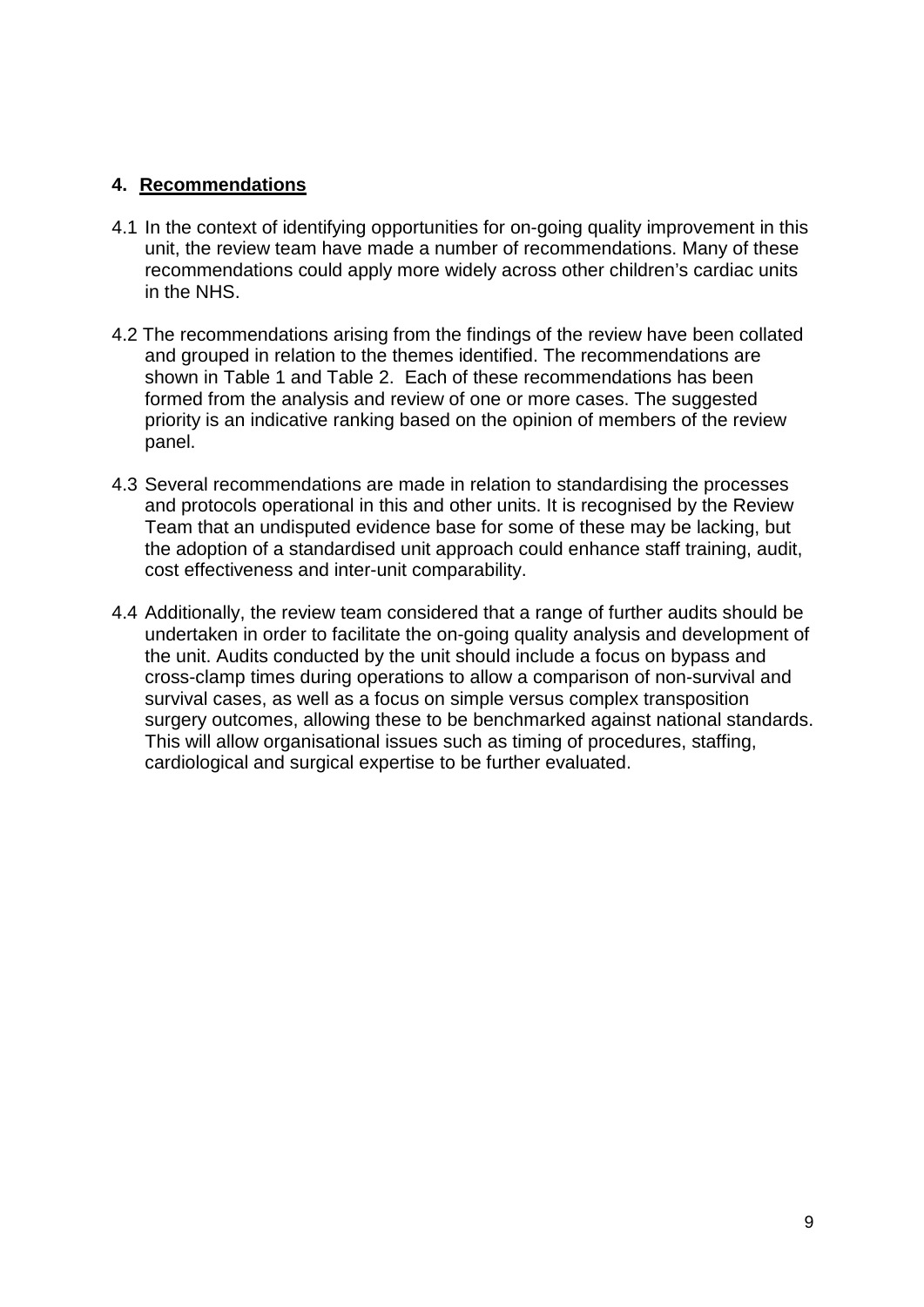| <b>Table 1: Recommendations for service development</b>                                  |                                                                                                                                                                                                                                                                                                        |                                 |                               |  |
|------------------------------------------------------------------------------------------|--------------------------------------------------------------------------------------------------------------------------------------------------------------------------------------------------------------------------------------------------------------------------------------------------------|---------------------------------|-------------------------------|--|
| The review team recommends that LTHT and the Unit's<br>clinicians develop the following: |                                                                                                                                                                                                                                                                                                        | <b>Reference</b><br>to findings | <b>Suggested</b><br>priority: |  |
| a)                                                                                       | A log of parental communications, to be kept in all patient<br>records, which includes where necessary an indication of<br>surgical risk and with whom it was discussed.                                                                                                                               | 3.2(d)                          | Medium                        |  |
| b)                                                                                       | A consistent unit approach to exit-echo before leaving<br>theatre                                                                                                                                                                                                                                      | 3.4(b)                          | High                          |  |
| $\mathsf{c}$                                                                             | A re-fresh of the unit policy for post-shunt anticoagulation<br>regimes, taking into account the audit results of other Units<br>and all available evidence bases                                                                                                                                      | 3.4(a)                          | Medium                        |  |
| d)                                                                                       | A consistent unit approach and audit of use of ECMO post<br>op looking at timing of ECMO, to ensure the Unit can<br>demonstrate a proactive approach                                                                                                                                                   | 3.2(i)                          | Medium                        |  |
| e)                                                                                       | A consistent unit approach to surgeon respite during long<br>operations                                                                                                                                                                                                                                | $3.3$ (a-d)                     | Medium                        |  |
| f)                                                                                       | A unit protocol for ductal stenting versus surgical shunting                                                                                                                                                                                                                                           | 3.4(c)                          | High                          |  |
| g)                                                                                       | A unit protocol making explicit the approach to selecting<br>the timing of undertaking palliative procedures, including<br>septectomy, Glenn, and the Fontan procedure as a<br>completion procedure for total cavo-pulmonary connection<br>shunting and for responding to rising right sided pressures | 3.1(d)                          | Medium                        |  |
| h)                                                                                       | A consistent unit approach to recording operation details in<br>the operation note                                                                                                                                                                                                                     | 3.2(h)<br>3.3(e)                | Medium                        |  |
| i)                                                                                       | All echocardiogram reports should be filed in the notes in a<br>standardised way that allows timely access by all relevant<br>clinicians.                                                                                                                                                              | 3.2(j)                          | low                           |  |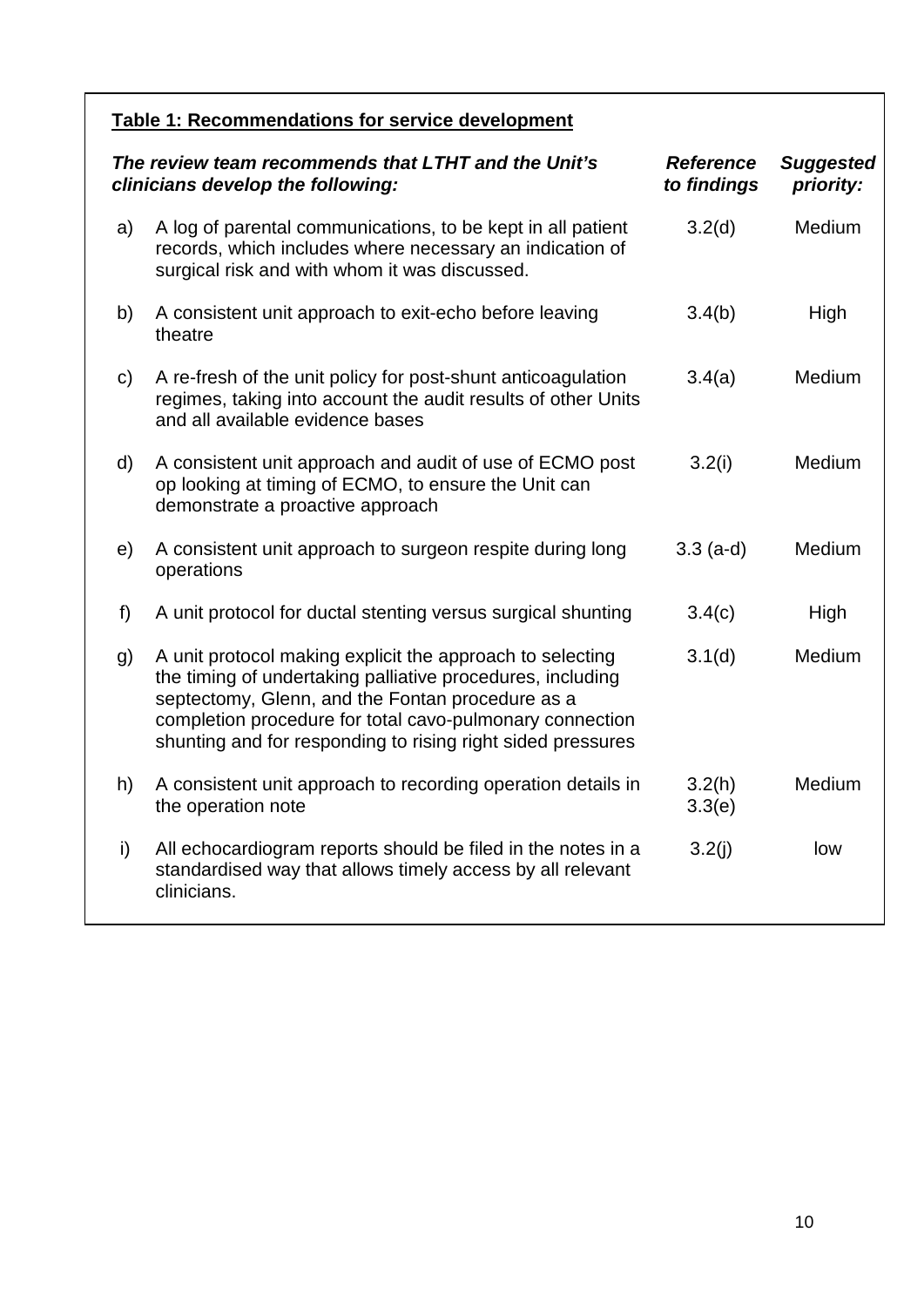## **Table 2: Recommendations for audit programme development**

| The review team recommends that LTHT and the Unit<br>consider the following audit programmes: |                                                                                                                                                                                                                                                                                                                                                                                                                                 | <b>Reference</b><br>to findings | <b>Suggested</b><br>priority: |
|-----------------------------------------------------------------------------------------------|---------------------------------------------------------------------------------------------------------------------------------------------------------------------------------------------------------------------------------------------------------------------------------------------------------------------------------------------------------------------------------------------------------------------------------|---------------------------------|-------------------------------|
| a)                                                                                            | An audit of the surgical and team-working performance of<br>the surgeon for whom specific case-issues were identified                                                                                                                                                                                                                                                                                                           | $3.3(b-d)$                      | Medium                        |
| b)                                                                                            | A wider audit of operating times, bypass times and cross-<br>clamping times, comparing to acceptable norms, and<br>identifying procedural and training responses to long times.<br>This could inform any further analysis of the longer<br>operating times as a contributory factor to mortality and<br>determine if any action is needed. National collection and<br>publication of such data may be required to achieve this. | 3.2(f)                          | High                          |
| $\mathsf{C}$                                                                                  | A refined procedure-specific outcomes audit, to<br>demonstrate the caseload of the unit and the proportion of<br>cases where outcomes are good. This should include a<br>focus on simple and complex transposition surgery<br>outcomes, and continue to be benchmarked against<br>national standards, allowing organisational and timing<br>issues to be monitored.                                                             | 3.1(c)                          | Medium                        |
| d)                                                                                            | Dual surgeon operating to be captured on local and<br>national databases                                                                                                                                                                                                                                                                                                                                                        | 3.5(b)                          | Medium                        |
| e)                                                                                            | A standardised mortality review template is developed for<br>national use in this specialist field                                                                                                                                                                                                                                                                                                                              | 3.5(c)                          | Low                           |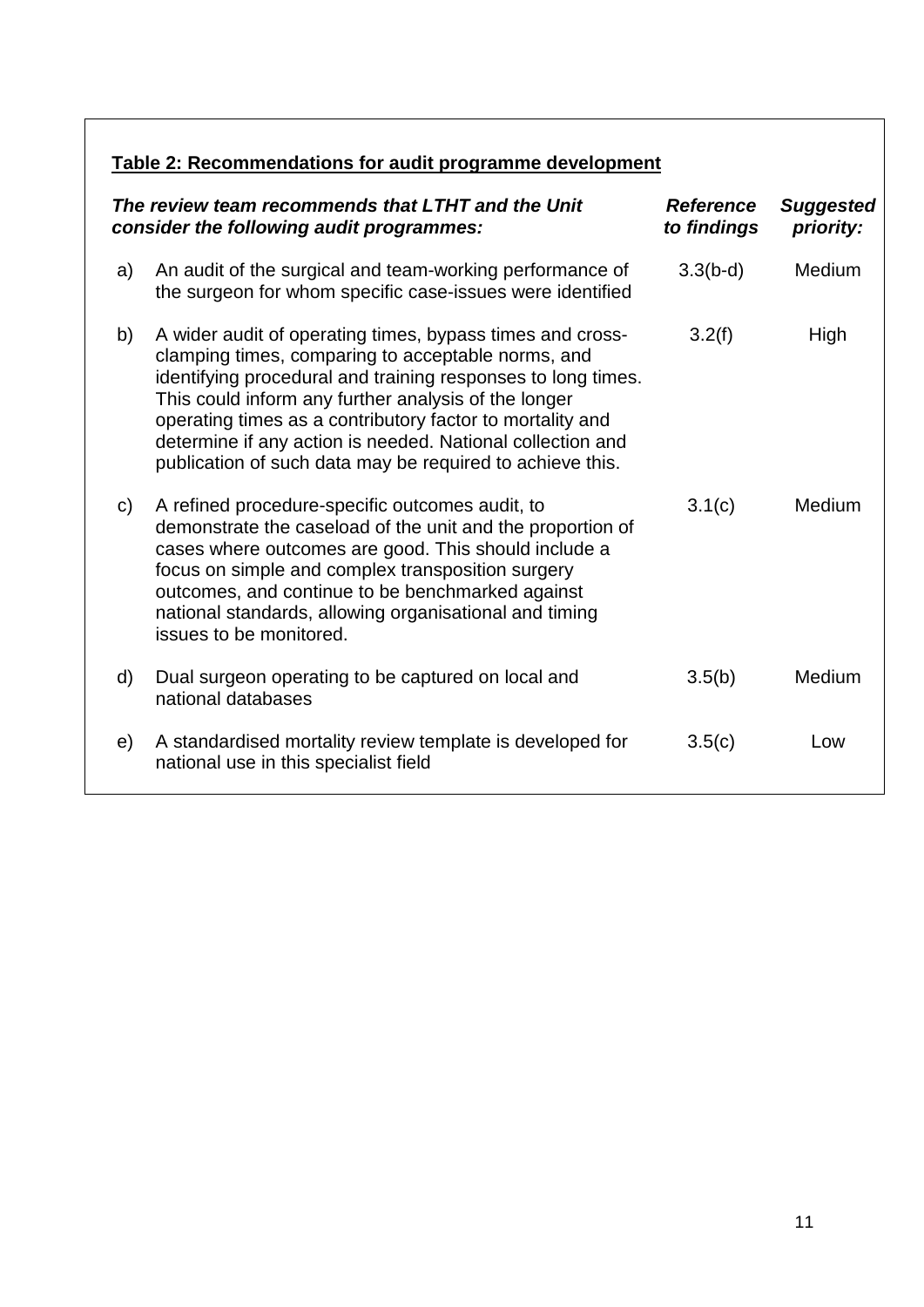#### **5. Overall Conclusion**

.

- 5.1 The review of the clinical management in the cases examined showed the medical and surgical care to be in line with standard practice.
- 5.2 Recommendations for ongoing quality improvement have been identified for attention by LTHT and the Unit. These have been graded in the opinion of the review team as "high" or "medium" or "low" priority.
- 5.3 Leeds Teaching Hospitals NHS Trust is asked to give consideration to the recommendations in this report.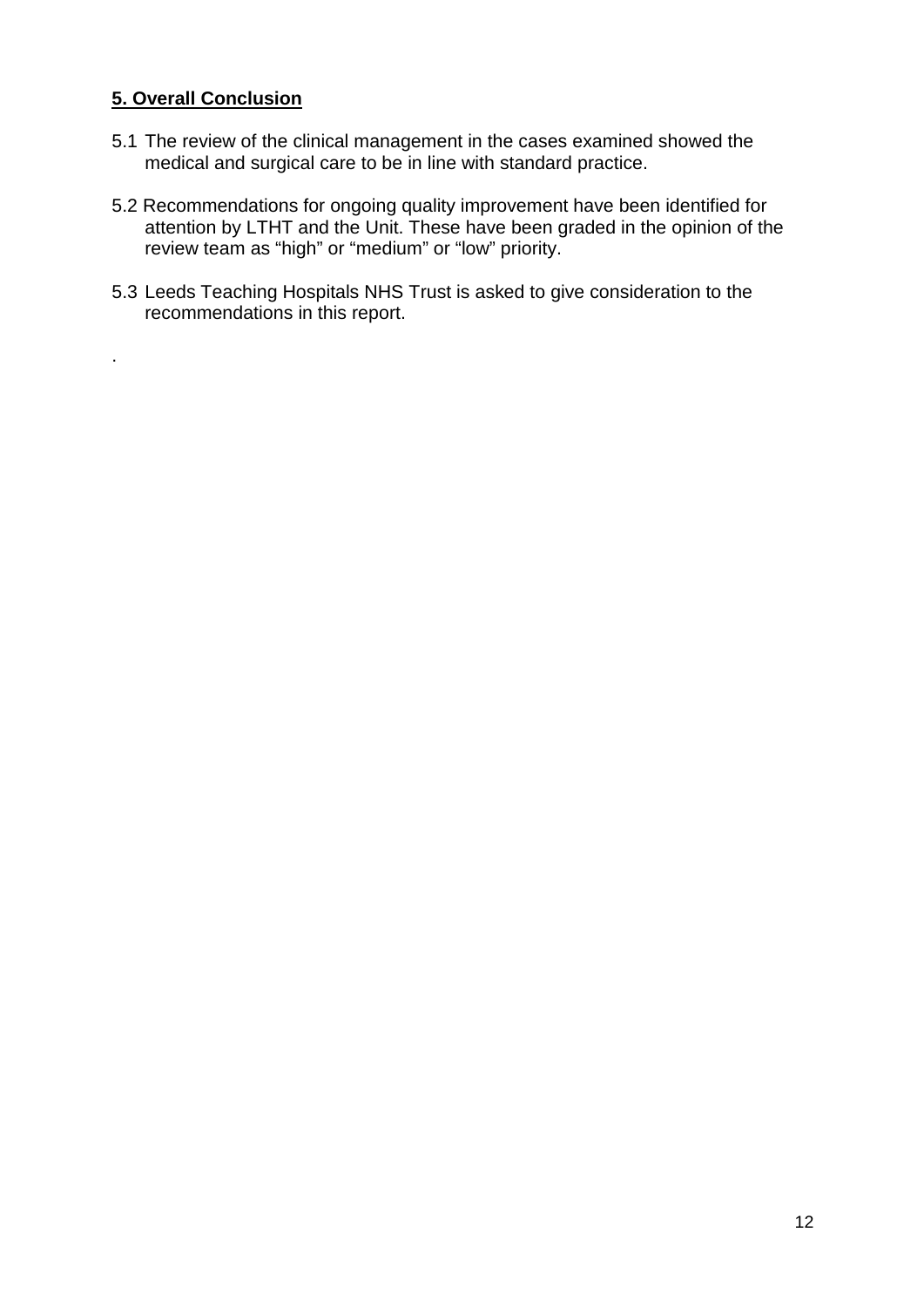*Appendix 1*

## **Leeds Teaching Hospital Trust Children's Heart Surgery Mortality Review**

## **June 2013**

#### **Terms of Reference**

## **Dated 7th June 2013**

This is a jointly agreed and commissioned external review on behalf of Leeds Teaching Hospitals (LTHT) and NHS England which will report to LTHT and NHS England

#### **Summary Purpose:**

The purpose of this mortality review is to examine the quality of care afforded to those patients who died and provide a professional expert opinion on the medical standard of care.

#### **Remit:**

With regard to the surgery performed in Leeds on children up to and including 16 years of age for congenital cardiac conditions

- to review and comment upon the quality of care delivered to those patients who died following surgical intervention from 2009 to 2012 focusing on the cohort of cases used to create the PRAiS comparative data analysis released by NICOR
- to review and comment on the process of mortality review undertaken as part of the Unit's Clinical Governance Mortality and Morbidity Review Meetings
- to identify any additional learning opportunities (over and above the outcome of the specialty level mortality review) on the said cases

#### **Review team**

- **Mr Ken MacArthur:** Consultant Surgeon, Royal Hospital for Sick Children, Glasgow
- **Dr Jo De-Giovanni:** Consultant Cardiologist, Birmingham Children's Hospital NHS Foundation Trust
- **Professor Ian Murdoch:** Paediatric Intensivist, Guys and St Thomas's NHS Foundation Trust
- **Dr Damian Riley:** Medical Director, NHS England (West Yorkshire)
- **Dr A Bryan Gill:** Acting Medical Director (Quality and Governance), Leeds Teaching Hospitals NHS Trust

#### *With support from*

• **Alison Dickinson:** Programme Manager NHS England (West Yorkshire)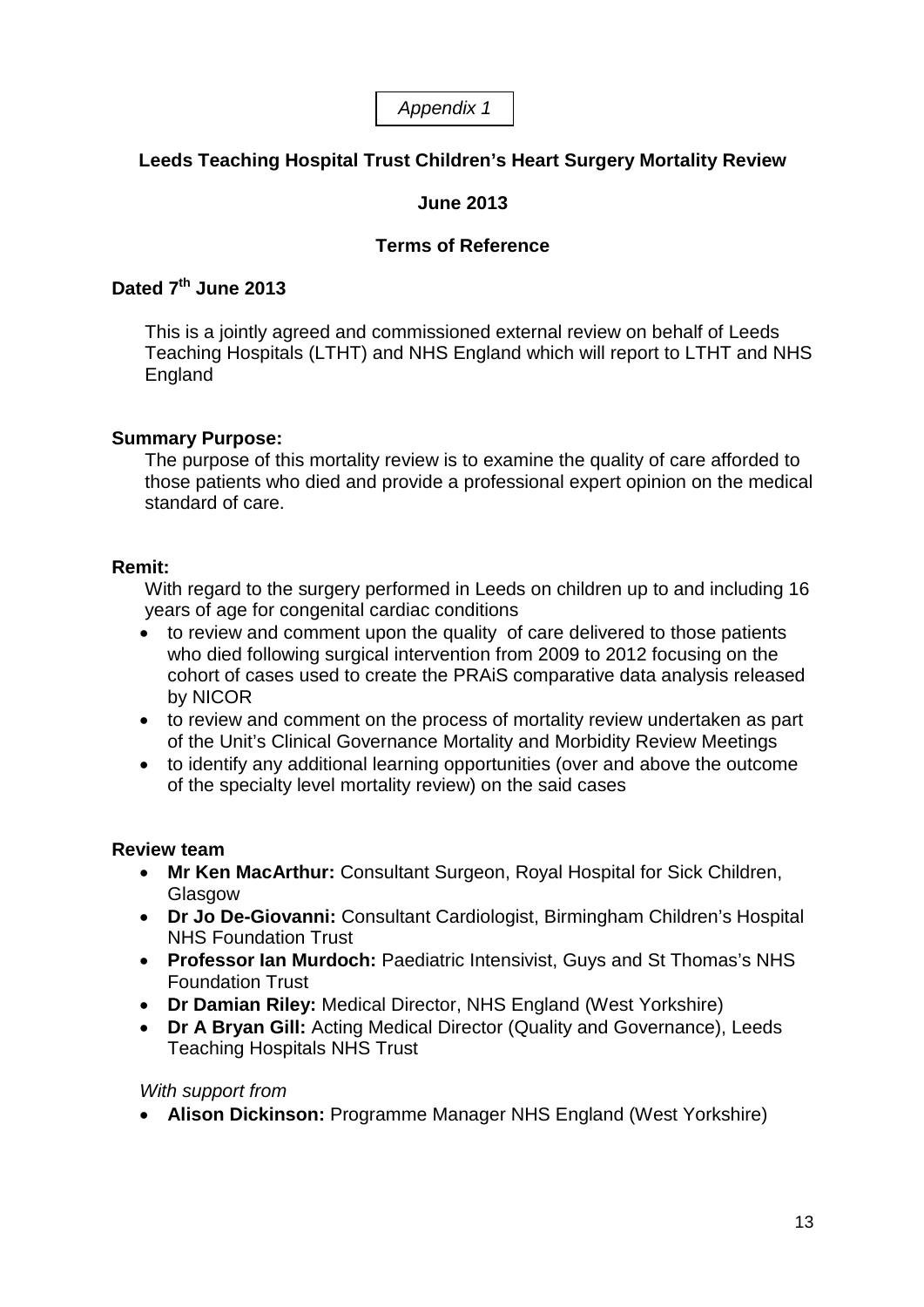#### **Objectives:**

With regard to the identified cohort of children operated on in the Unit since April 2009 and who died within 30 days of surgery:

- To assess the clinical quality of care for patients who have died following surgical intervention, so as to identify factors contributing to or causing the death of the child including pre-operative, peri-operative and post-operative care, and evidence of communication and risk assessment to families
- To establish if the Unit, through clinical governance processes then identified and where appropriate implemented the relevant learning opportunities as part of the internal mortality review process

#### **Principles:**

- The review is to provide assurance that the quality of care was to a professionally accepted standard
- The review is jointly commissioned by NHS England and Leeds Teaching Hospitals NHS Trust
- Patient identifiable information shall not be included in the report.
- Serious concerns and risks to patient safety are to be notified without delay to the Medical Directors of NHS England & Leeds Teaching Hospitals NHS Trust
- Media relations and communications with stakeholders is conducted through the commissioners of this review

#### **Data Source for review**

- Patient case notes for 30 children's congenital cardiac surgical deaths from 2009 to 2012 (as used in the PRAIS database) and in addition surgical 30-day mortality cases since 2012 to present day (5)
- Clinical database (4D) notes for the above
- PACS (cardiac catheter and echocardiogram) and Angiographic Images
- Surgical Conference / MDT case discussion notes with rationale and decisions to list the case for surgery and the planned surgery
- Clinical Governance Committee Mortality Review meeting notes with Case presentations
- Discussions with lead clinicians
- Incident investigation reports and Coroners' inquest verdicts
- Theatre log book data

A standardised methodology will be used across all case reviews.

#### **Report governance**

The Review Team will sign off the report of the review before final submission to LTHT and NHS England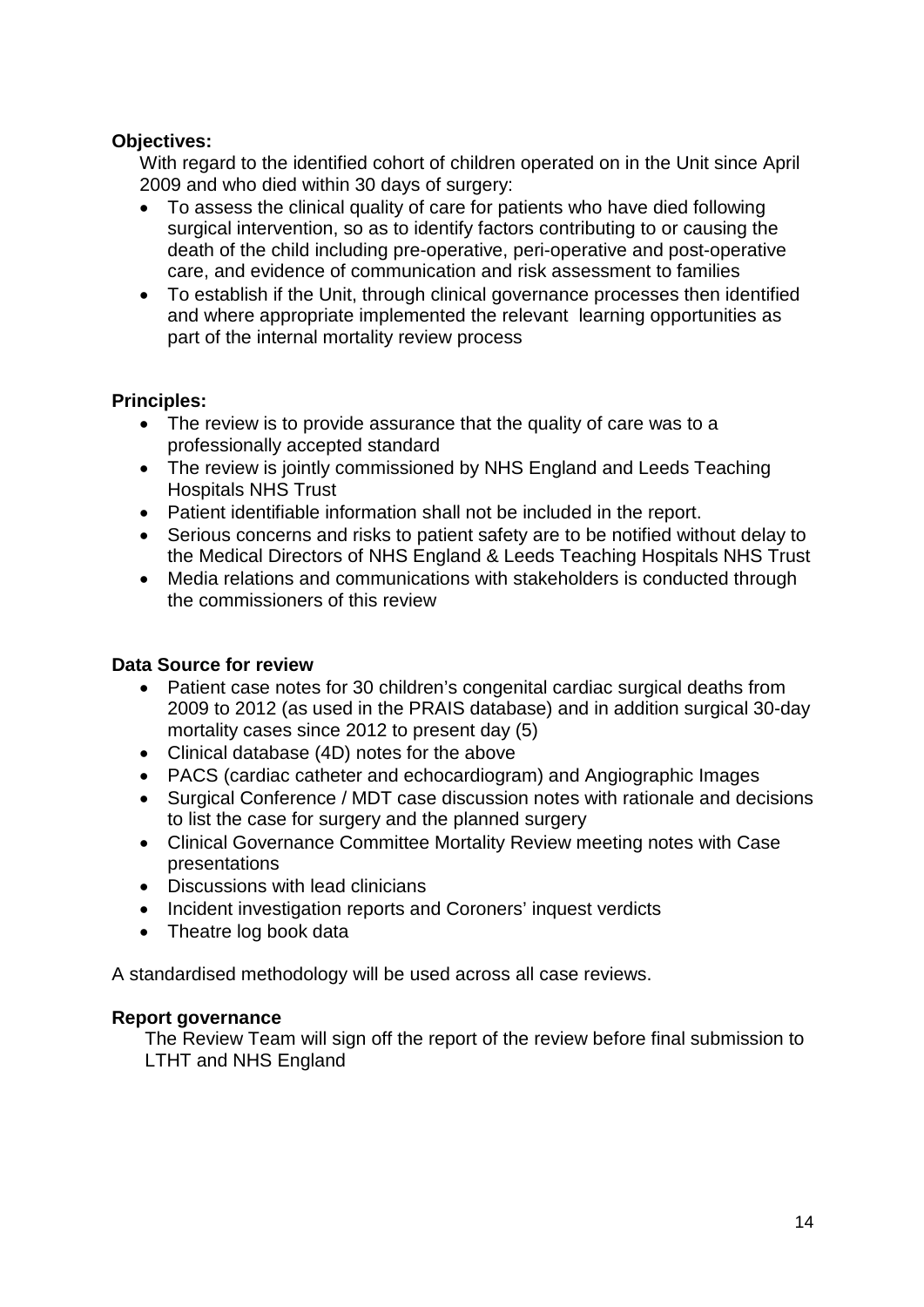# **Family Experience Report**

**A thematic analysis of the experience, views and concerns of some of the parents whose children received care from Leeds Teaching Hospitals NHS Trust Children's Cardiac Services between 2009 - 2013.** 

*"I would like to express my gratitude to the children, parents and families for the time they spent with me and the sincere and open way in which they have shared their stories."*

**Professor Pat Cantrill March 2014**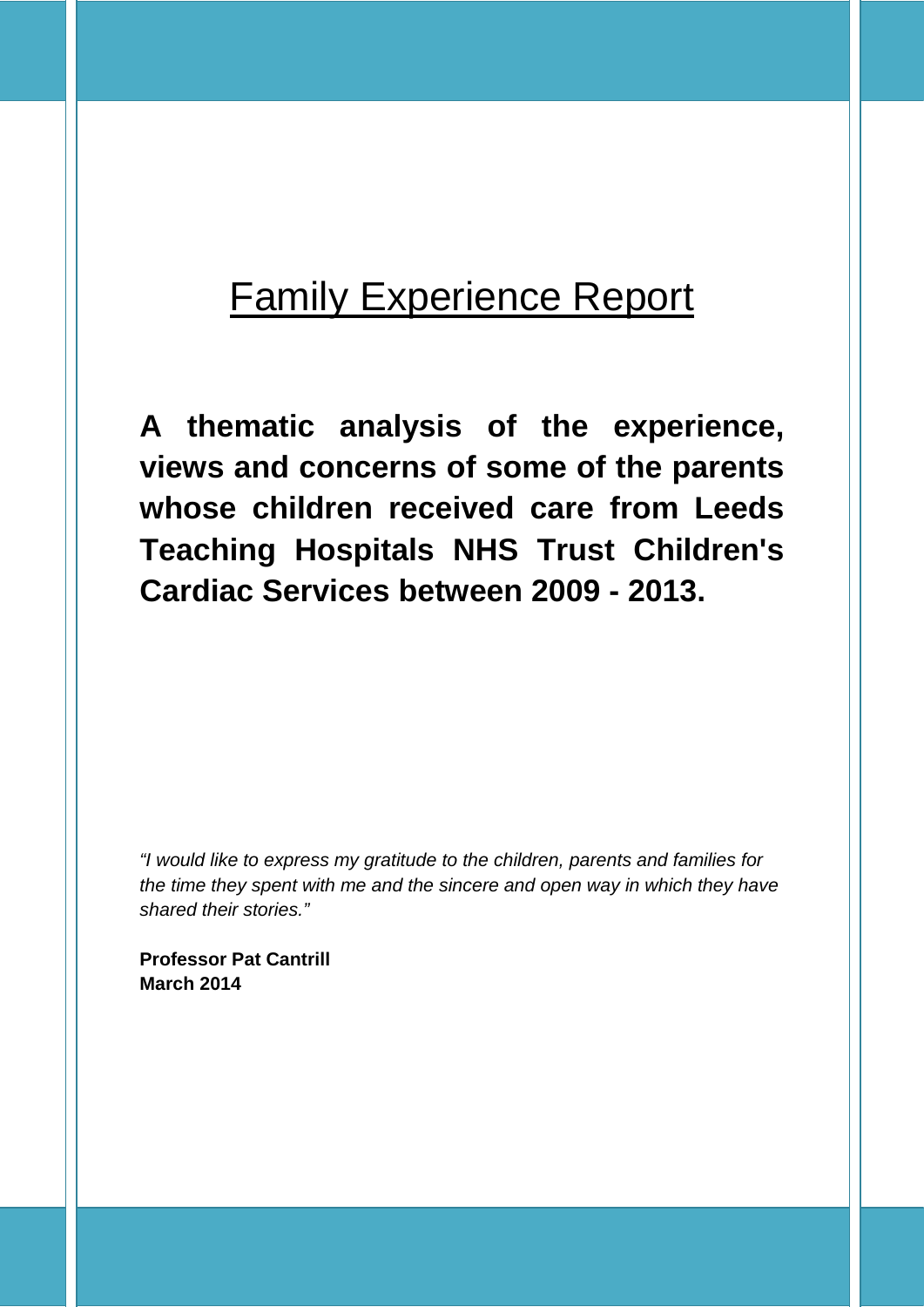## **1. BACKGROUND**

On 28 March 2013 a meeting was convened at Leeds Teaching Hospitals NHS Trust ("the Trust") with the Chair, Chief Executive and acting Medical Director of the Trust. The Care Quality Commission (CQC) and local commissioners were also in attendance. At this meeting a mortality data analysis was presented to the Trust. It showed the Trust to be a significant outlier with regards to mortality. In addition the Trust was informed that a number of families had expressed concerns to the CQC and NHS commissioners and to healthcare professionals in another children's cardiac unit.

In light of the concerns, the Trust agreed to temporarily suspend the service. NHS England convened a Quality Surveillance Group and two Risk Summit meetings during April 2013. Through this process it was agreed that NHS England would commission, on behalf of the Quality Surveillance Group, an independent investigation to collate and review the concerns being raised by families.

## **2. CONTEXT**

Caring for children with congenital heart conditions is one of the most complex areas of modern medicine. About 3,700 operations take place each year in England. Leeds Teaching Hospitals NHS Trust's Paediatric Cardiology Surgery Unit undertakes between 350 - 400 surgical procedures each year. In addition as part of this service a large number of children attend outpatients both in Leeds and in surrounding local satellite hospital clinics. Patients are referred to the Leeds service by local paediatricians working as part of a network in Yorkshire and neighbouring counties.

#### **3. AIMS**

The overall aim of the work commissioned was to review the effectiveness of the support given by Leeds Teaching Hospitals NHS Trust (Leeds Trust) to parents and children receiving cardiac care who had approached NHS Commissioners and the Care Quality Commission with their concerns.

The terms of reference for this review are given in Appendix 1.

The report identifies aspects of both positive and negative experience as well as the views and concerns of those families who consented to take part. The findings have been grouped into themes relating to stages of the patient journey. From these, the report then identifies relevant actions to be considered by the Trust.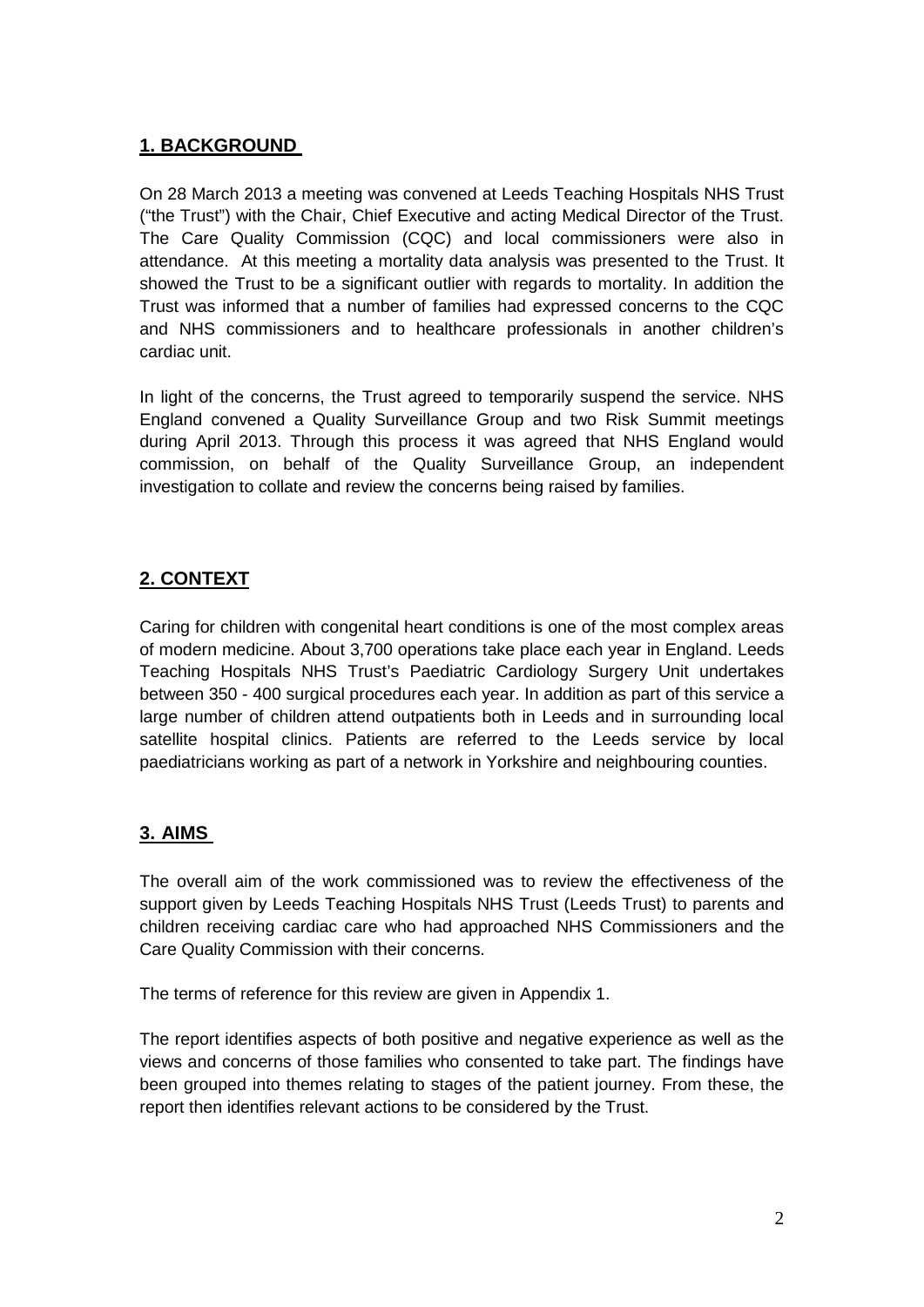#### **4. METHODOLOGY**

During the summer of 2013 NHS England commissioned the services of Professor Pat Cantrill as an experienced independent service reviewer. Professor Pat Cantrill is a Registered Nurse and Health Visitor and was a senior civil servant at the Department of Health. Pat has led a number of high profile serious incident reviews. She has significant experience of undertaking and managing complex investigations. Professor Cantrill is a Visiting Professor at Sheffield Hallam University

The report collates the experiences of 16 children and their families.

NHS England contacted those families who had previously contacted the CQC and commissioners with concerns or complaints, informing them of the opportunity to take part in the review. In addition, NHS England contacted key patient support groups serving families and children with congenital cardiac conditions. These groups included:

- The Children's Heart Foundation
- The Downs Heart Group
- Little Heart Matters support group
- Leeds Children's Heart Surgery Fund
- Fragile Hearts group.

Each of the above groups were contacted directly and asked to consider sharing the NHS England letter of invitation to be part of the review with any families they felt may wish to take part. In this way the families contacted were self-selecting. The families were provided with the aims of the review and asked to consent in writing to participating.

Information was gathered by semi structured individual in depth interviews and unstructured observations.

The review presents a description of patient and parent experience from the perspective of the receiver of care. Patient medical records were not reviewed as part of this exercise.

The experiences, views and concerns of the children and families give rise to a number of issues and themes.

The report does not make direct reference by name to individual children or families. Direct quotes from parents are used throughout this report where appropriate. Where relevant the name of the child is included as part of the quote from the family.

Any names used are pseudonyms.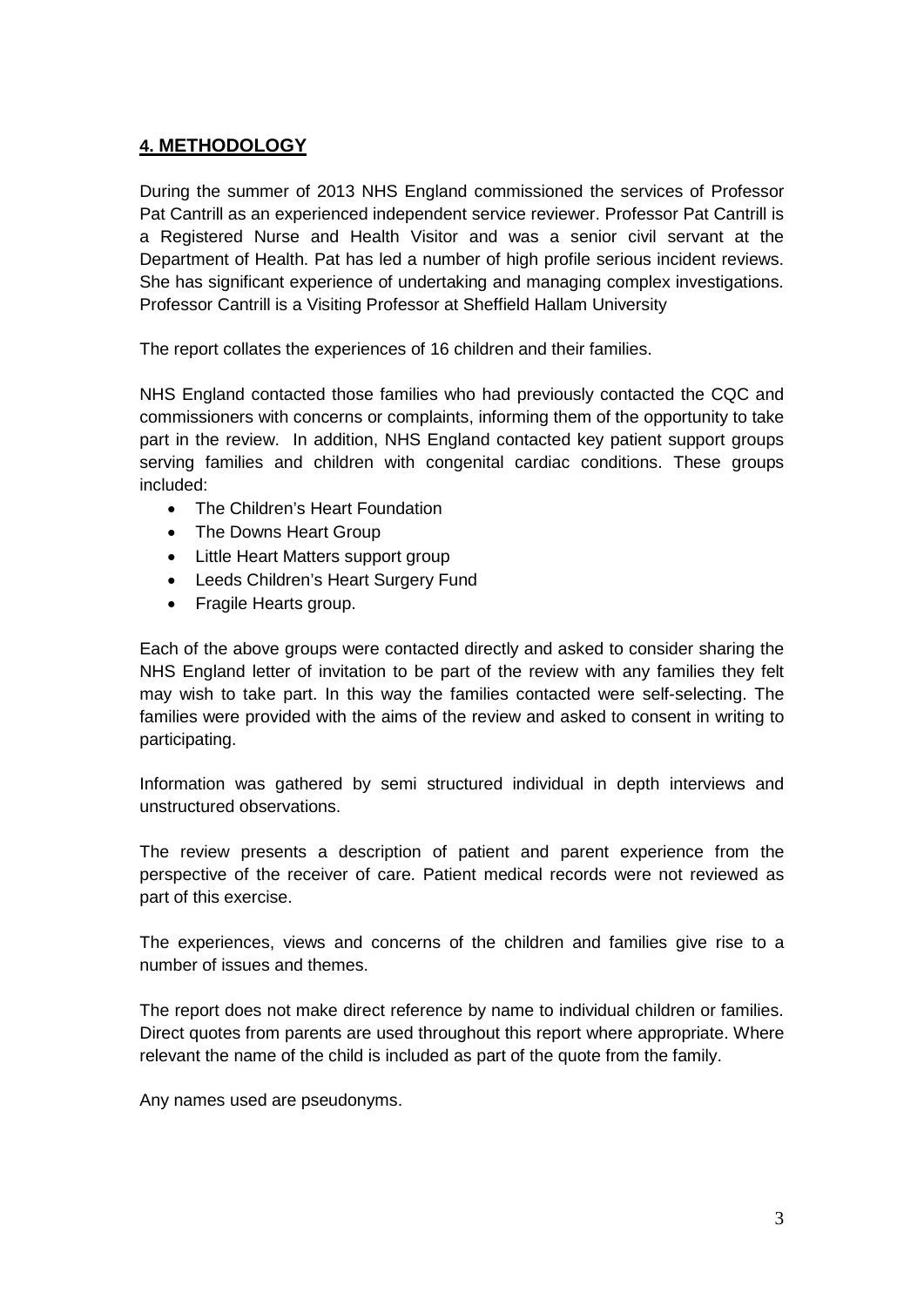#### **5. KEY FINDINGS**

The report collates the experiences of 16 children and their families. The majority of the families' experiences of using the service relate to the time period 2009 to 2013. Some families have a history of more than 12 years contact with the Trust whilst for others it was less than one year. Six children who were originally patients at the Trust chose to have their care transferred to a different children's heart unit. In the case of six families interviewed as part of this report, their child had died following cardiac surgery at the Trust.

The findings from the review have been grouped under the headings of

- (i) Antenatal diagnosis and care
- (ii) Provision of child-centred and family-centred care
- (iii) End of life care
- (iv) Openness, transparency and candour
- (v) Responding to complaints and feedback

Detailed findings are as follows:

#### **(i) Antenatal Diagnosis and Care**

Most cases of children with congenital heart conditions occur in low risk pregnancies and are only detected by screening at the time of obstetric ultrasound scans. Most of the families involved in the review became aware of their child having heart abnormalities at a routine 20 week antenatal scan. In most cases this was at a local hospital, after which a referral was made for follow up care in Leeds.

Families felt that the counselling and support provided following the diagnosis of the congenital heart condition was inadequate, and there was a perception of little compassion or understanding.

*"We had the scan and were asked to wait in this little room, for around 20mins which seemed to be like a lifetime. When the doctor and nurse came into the room to advise us what they had seen, we felt no empathy, sympathy or care. We felt like a piece of meat on a conveyer belt. It didn't seem like they were talking about our little girl, they were talking about a thing. They kept calling her the foetus. We were given the outcome and we asked if Elizabeth's heart condition was operable, and they replied no. They focused a lot on negative outcomes and didn't give us any positive. I kept asking if they could be wrong, and if there was any chance. All I got in response was if you decide not to terminate, we can scan you again at 28 weeks to see if there is any improvement" (Parent of Elizabeth)*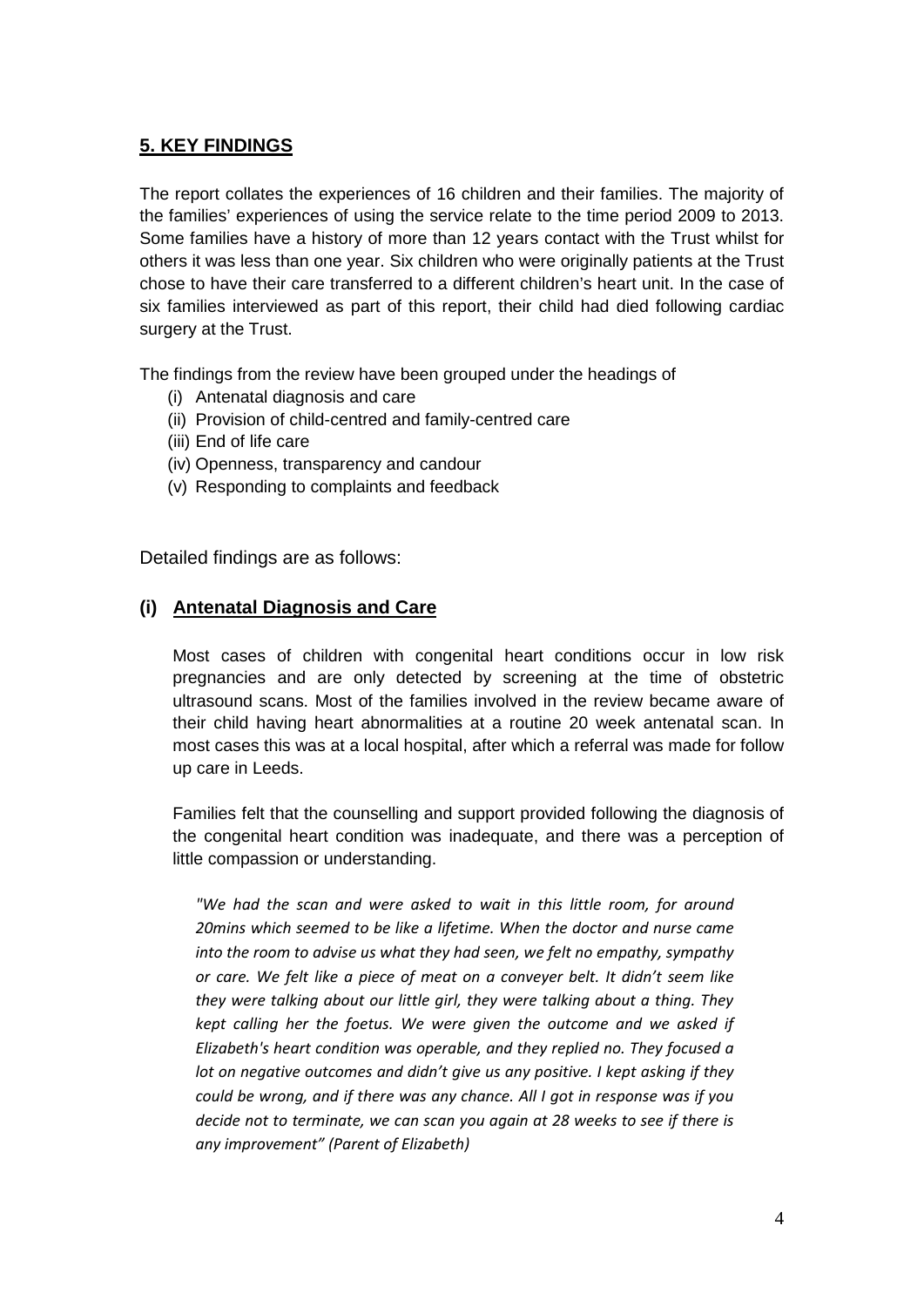*"They did the scan and then I went into a room where there was a Doctor and a nurse. I was told my baby had half a heart. There was no compassion. I cried. The doctor said that the recommendation was to have a termination. I asked if there were other options and I was told I could go to full term and have the baby and then it would die or have the baby and then have surgery but that was not recommended. I was given a booklet and two days to make a decision. I was told not to look things up on the internet. I was sent to the antenatal clinic and waited from 2 o'clock until 5 o'clock. I was exhausted. My father went and asked for someone to see me. The staff had not been told about me. Then a Doctor rang me at home on the Friday for my decision. I said I did not want a termination. I was told it was the biggest mistake of my life." (Parent of Tom)*

Most families felt that they were not given all of the information that they needed to make such a difficult decision about the future of their pregnancy and therefore their child. Some families were provided with a leaflet to read, some were told not to look on the internet for further information, and some were left waiting in a distressed state, or in rooms on their own, and in one case left in a corridor.

*"We were told not to look up the condition or research online as it wouldn't do us any good. They left us in the room with the nurse for 20 minutes as I was still crying and a wreck" (Parent of Elizabeth)*

Families felt pressurised to have a termination of pregnancy, and when they decided not to proceed with termination they felt they were treated with contempt.

*"I was asked if I wanted a termination and I said no. The Doctor told me that I should consider things carefully as it was difficult to cope with a child in hospital" (Parent of Mark)*

*"After the scan we were taken into a room where we discussed the options that were available. Termination of my daughter's pregnancy was a subject spoken about greatly." (Parent of John)*

Families felt that their individual circumstances or religious and moral beliefs were not adequately taken into consideration. A Muslim mother felt pressurised to have a termination although this was strongly against her own religious beliefs.

*"I was referred to LTHT by my local hospital as they were concerned about my 20 weeks scan. I was 21 years old and this was my first baby. They told me that the baby had a problem with its heart and would not live and that the best thing to do was to have a termination. They gave me a book and said think about it. I was devastated. I had another scan and was again told the best thing to do was to have a termination. They seemed against me*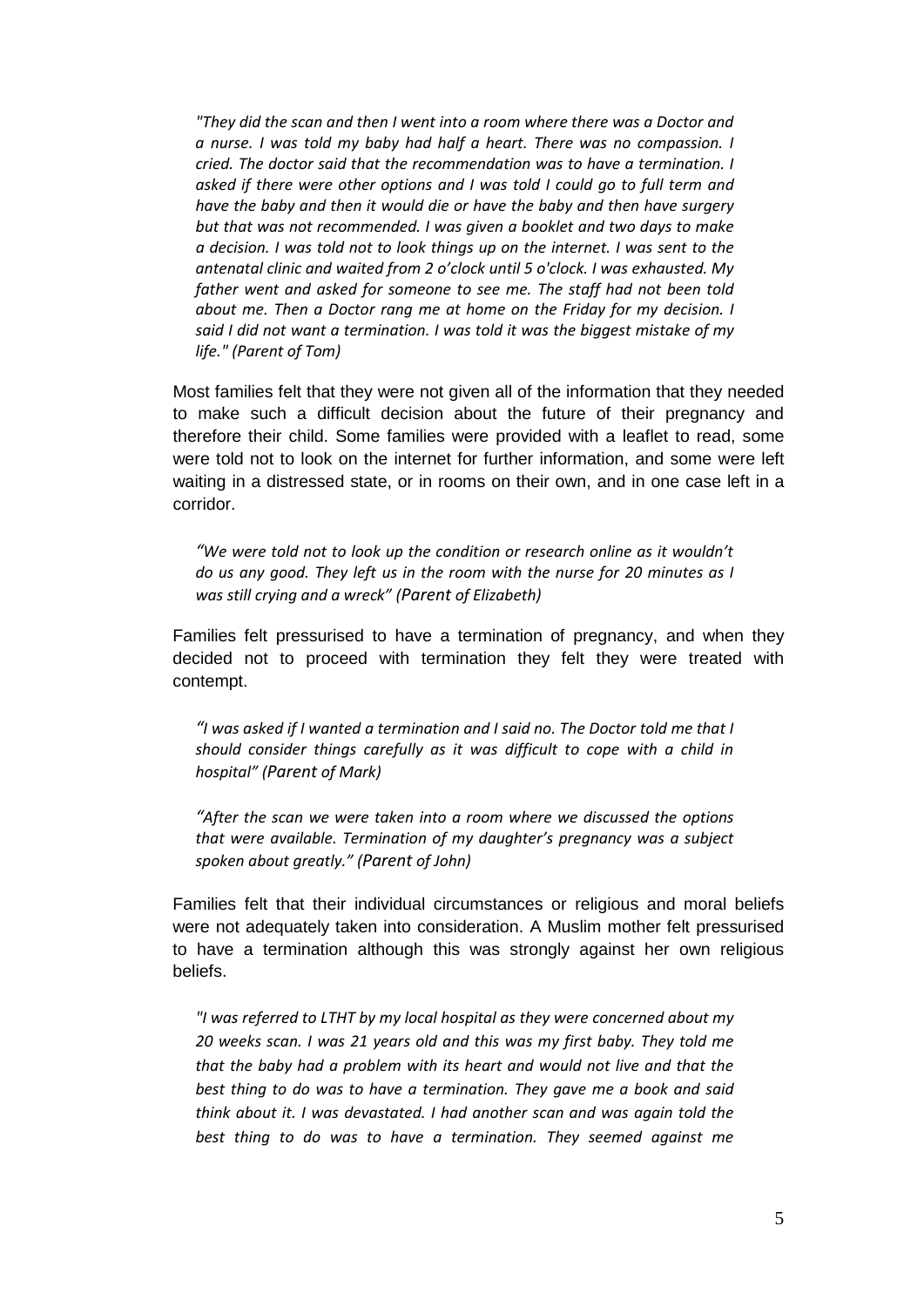*continuing with the pregnancy. As a Muslim I believe that abortion is wrong. They did not seem to understand." (Parent of Aziz)*

Parents did not feel that information about their child's condition or family circumstances was used effectively to plan delivery of their baby. Some mothers asked to visit obstetric units close to the heart units that could provide the intervention required by their baby and were told that that was not possible. Some families expressed that they had to pressurise consultants to have their baby close to the preferred heart unit and in some cases have arranged this themselves.

*"I was told that I would be admitted to hospital before the date my baby was due as I would have a Caesarean. I asked if we could develop a plan. I was told that I would stay in Leeds but the baby would go to Birmingham or London. I asked if I could see where my baby would go and was told it was not possible. They treated me like a number. I transferred my care and the care of my baby." (Parent of Tom)*

Families had the perception of a lack of care planning for the delivery of their baby.

*"I contacted the unit and the liaison nurse told me to come in at 8.30. Then I was told not to come in. Eventually a decision was made for me to go to the hospital on Sunday. I had to travel on the train on my own as there was no one to look after the children if my partner came with me. I had warned the midwives that I had very short labours and did not feel any pain. When I was in the 2nd stage of labour there was no neonatal team in the room and when his head was born I had to stop pushing and wait till they came." (Parent of Mark)*

Many of the families felt that they should have been offered expert genetic counselling to enable them to make a decision about future pregnancies. In some instances the families needed a better understanding of the reasons why their child had developed a heart problem as part of a genetic condition.

*"They told me that if I had another baby that it would have the same heart problem. I felt that I could not cope with another child with problems so I decided to be sterilised. I have now found out that wasn't*  right, that if I had another baby it would not have heart problems. I want *another baby and I am trying to get the sterilisation reversed." (Mother of Susan)*

#### *As a result of these findings, the Trust is recommended to:*

• **review the service it provides with respect to the environment, compassion, supporting information, counselling, and support offered to pregnant mothers whose children are diagnosed with congenital cardiac problems**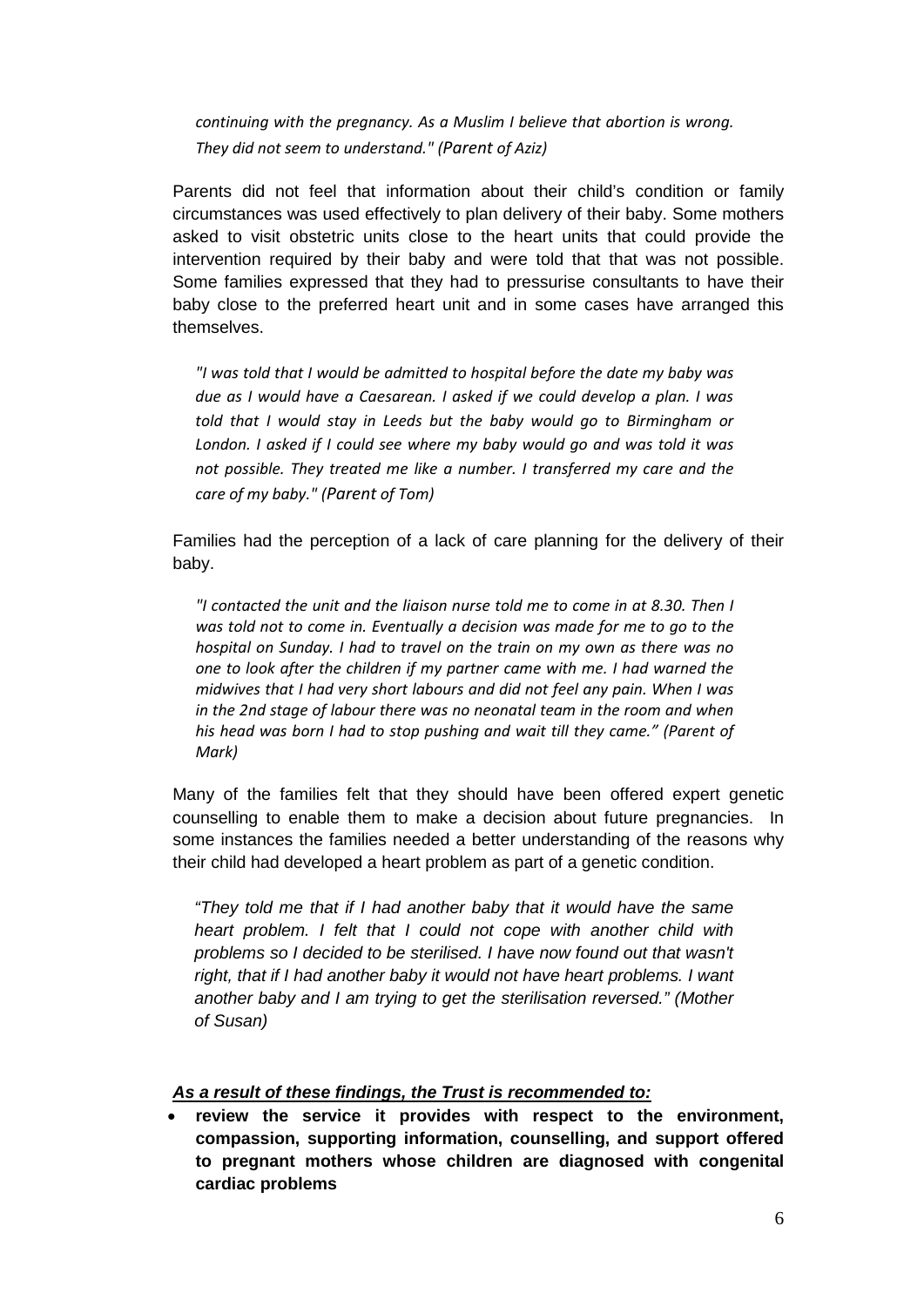- **review the care planning for delivery of babies with congenital cardiac problems**
- **review the availability and timeliness of genetic counselling services**

#### **(ii) Provision of child-centred and family-centred care**

Families said they did not experience child-centred or family-centred care. Families did not feel as if they were kept fully informed of treatment options or changes in their child's condition, or that they were involved fully in care planning and decision making.

*"From November to December I could see John becoming very ill. He was breathless, sleeping 90% of the day, constantly blue, sweaty and also vomiting frequently. We went to our local GP and also the local hospital sometimes twice a week, to get his SATS[1](#page-25-0) checked as we were just not happy. We were also not happy there was no care plan in place for John. He was on the 'wait-and-see/as-and-when-required' path. Alarm bells starting ringing when a Consultant at our local hospital questioned why no care plan was in place when John was so poorly." (Parent of John)*

Some families expressed a view that staff did little to get to know them as individuals or as a family and therefore the care and support they received did not fully reflect their child's or their family's needs.

*"I was made to feel that I was making things up when I said that Becky kept falling asleep and had difficulty breathing." (Parent of Becky)*

*"Staff did not listen. On the day of her test we asked that Pauline might use a bike as she had difficulty walking. We were told that was not possible. Pauline could not complete the test. We were not taken seriously and Pauline was upset. They did not listen to her and to us." (Parent of Pauline)*

The families did not feel that there was a systematic coordinated plan of care that guided the children, family or professionals through the child's care journey. They felt this would have allowed them to have a better understanding of the care their child needed, the best place to deliver it and the role of professionals. They wanted to have a greater involvement in making decisions about their child's care. They also believed it would have helped the whole range of services their child needed access to collaborate closely to ensure that their child received consistent and co-ordinated support, both in the Trust and across the Local Network Centres, primary care and community services.

<span id="page-25-0"></span> $1$  Oxygen saturation is a clinical measurement that determines what percentage of a patient's red blood cells are saturated with oxygen after passing through the lungs. It is a result that reflects not only how well a patient's lungs are working but also how effectively oxygen is being delivered to all parts of the body. In a healthy child breathing room air, the oxygen saturation levels will be between 96 and 98 percent. In some children with complex (cyanotic) heart conditions, saturation levels of 70-90% may be viewed as the norm.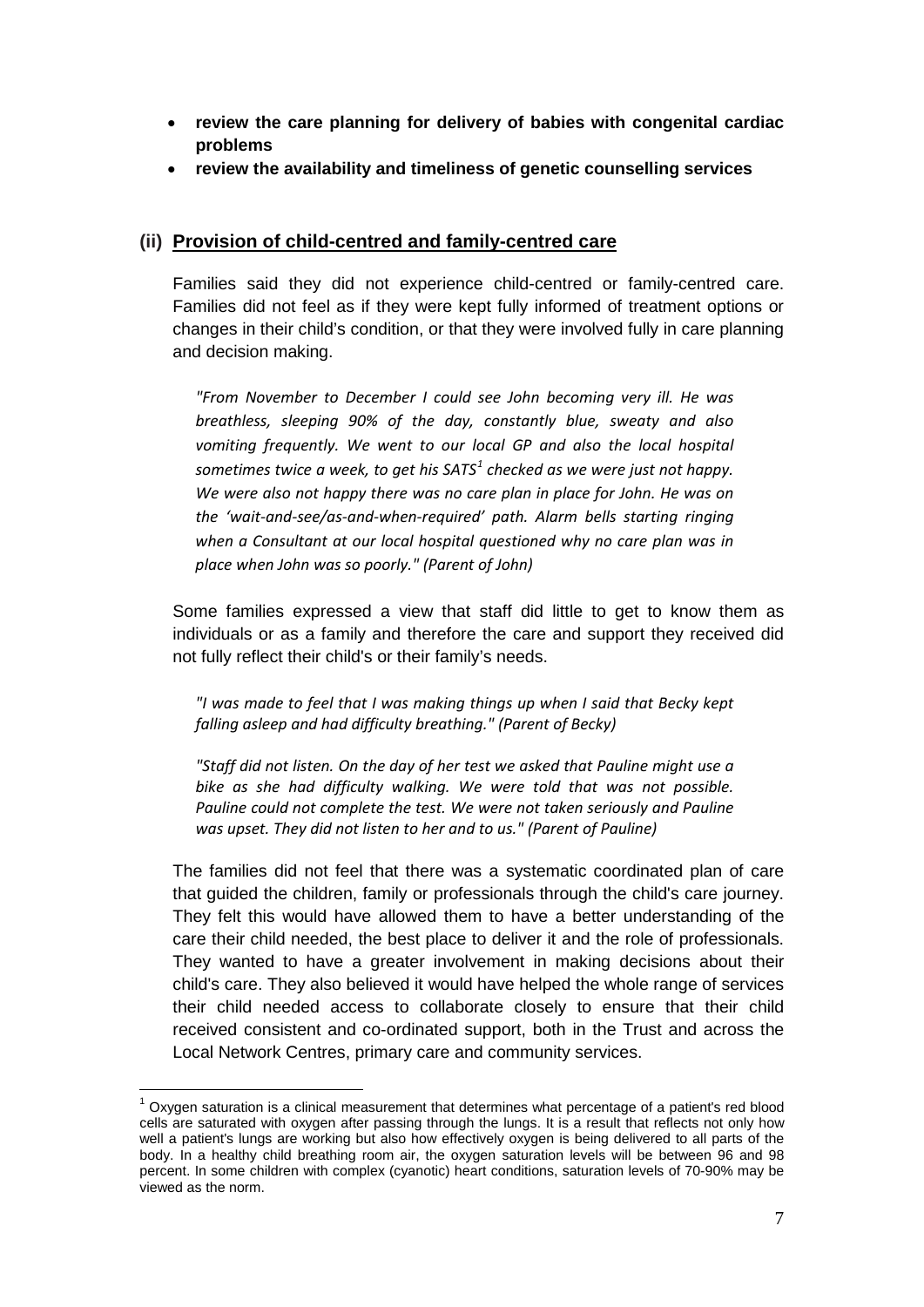*"They did not seem to have a plan to manage the symptoms of Tim's heart failure. There was no plan of care that we could see, particularly to ensure there was continuity of care between Leeds and our local hospital. We were made to feel that we were exaggerating the problems he was having. That Tim's problems were fictitious. We struggled to get information. They don't seem to want to learn from mistakes. There was no plan of care. The staff seemed to work in a reactive way on a day to day basis." (Parent of Tim)*

It is not surgically possible for many children with complex congenital heart disease to have their heart returned to the normal structure and therefore the operations performed are commonly defined as 'palliative' procedures. This means the care given or the operation done is intended to improve a child's quality of life by dealing with the symptoms of the condition but it is not actually a cure for the underlying problem. In the later stages of the child's life, palliative care which is care for the dying may need to be given by specialised units such as children's hospices. Some families involved in this review said they were not aware that their child's condition was being managed by care or an operation that was palliative and not curative. For some families the fact that the decision had been made not to pursue surgical intervention was a complete surprise.

One family was told to contact the Children's Hospice for support only to find that the hospice knew nothing about them and that their child did not qualify for the service. In one case the hospice contacted the mother of a child because a referral had been made by the Trust. The mother did not know that the hospital had contacted the hospice and was distressed that this had not been discussed with her.

*"After Tim's stroke there was a lack of compassion for him and for us. They did not recognise how hard Tim had worked to get better. We were refused access to the children's hospice. You felt you were on your own. There was no one to talk to about your concerns or to ask for advice." (Parent of Tim)*

Families reported not being aware of a key health professional coordinating their child's care or the involvement of the multidisciplinary team. Families felt they did not have an identified lead person who they could contact for advice and support.

Some parents expressed their concerns that delays in treatment and investigations resulted in a worsening of their child's condition. In some instances these delays were said to be years or months. Some families felt that the surgeons waited for their children to deteriorate before operating and in some cases that the surgeons appeared nervous to undertake the procedure and therefore delayed it. Families believe that this has resulted in children's condition worsening to a point where it made intervention more difficult and life threatening. Some have been told by another heart unit that earlier intervention could have taken place and this has added to a lack of confidence in the Leeds Trusts' ability to make the right decisions for their child. Some waited for the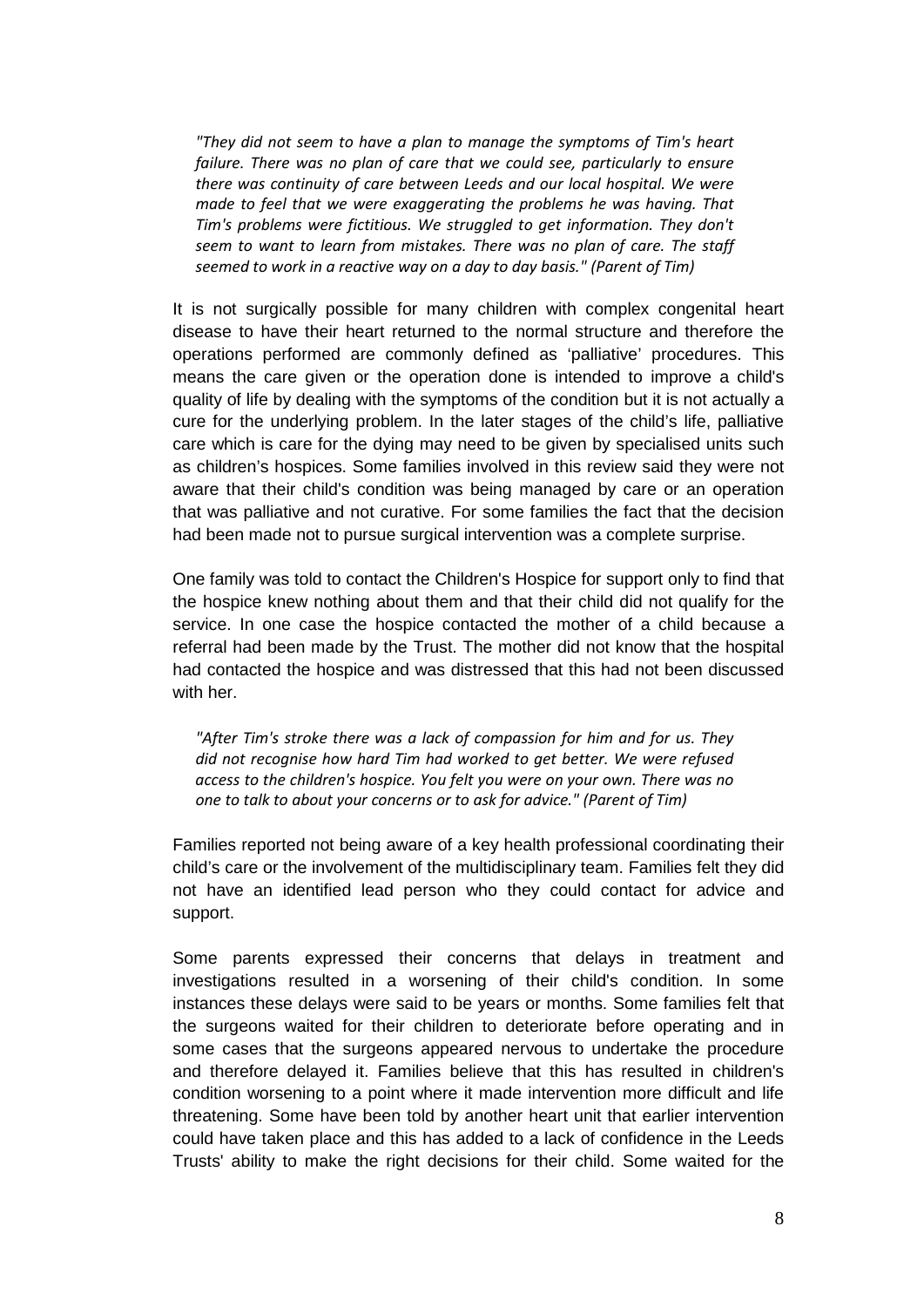hospital to contact them about their child's surgery only to find that the child had been removed from the waiting list without them being informed.

*"We were waiting to receive a letter for Shona to go into hospital for her heart surgery. I was a nervous wreck. She started to deteriorate. I contacted the hospital. They made me feel as though it was me and that I was being over protective and that I would just have to wait. I said that we needed to see someone and eventually we saw the cardiologist. The scan did not show anything different. We had waited for 3 years for her surgery but when we saw the Doctor she told us that Shona was inoperable and that she was not on the waiting list. We were confused and my husband was upset and started to ask questions. We asked for a second opinion. She said we would only be told the same things. We were told no one else could help. The Doctor walked out." (Parent of Shona)*

Families felt that investigations such as catheter tests, brain scans or up to date cardiac scans did not appear to have taken place, and that some operations were done based on scans taken two years prior to surgery. In some cases it was felt that a referral to the paediatric intensive care unit was delayed by a lack of staff. There were also concerns about surgery being undertaken when children had infections.

With regard to getting second opinion or specialist advice, families perceived a delay in doctors liaising with specialists from within the Trust or doctors in other heart units. The families believe that Leeds Trust is more inward looking and this has impacted on continuity of care for children and their families.

Families reported distress caused by the reluctance they perceived of Leeds doctors to refer their children to other heart units. Families who asked for transfer of care to another unit said they were advised that the other unit did not offer the care their child needed. Families experienced difficulties getting the Trust to transfer documentation about their child's care and in some instances important documentation such as theatre operation notes were missing. Families felt that political and financial issues got in the way of children getting the care they needed. Some families believe that as a result of requesting a transfer to another hospital they have been accused of harming their children and in some cases they have been referred to social services which added additional stress for the families.

The families believed that the Local Network Centres were not kept fully informed. Families said that doctors at the Local Network Centres informed them of this as well as expressing concerns to them about the delays in and quality of care provided by the Trust.

On the Trust's website it identifies that families are given a green and white information folder which supports the shared care between the Trust and the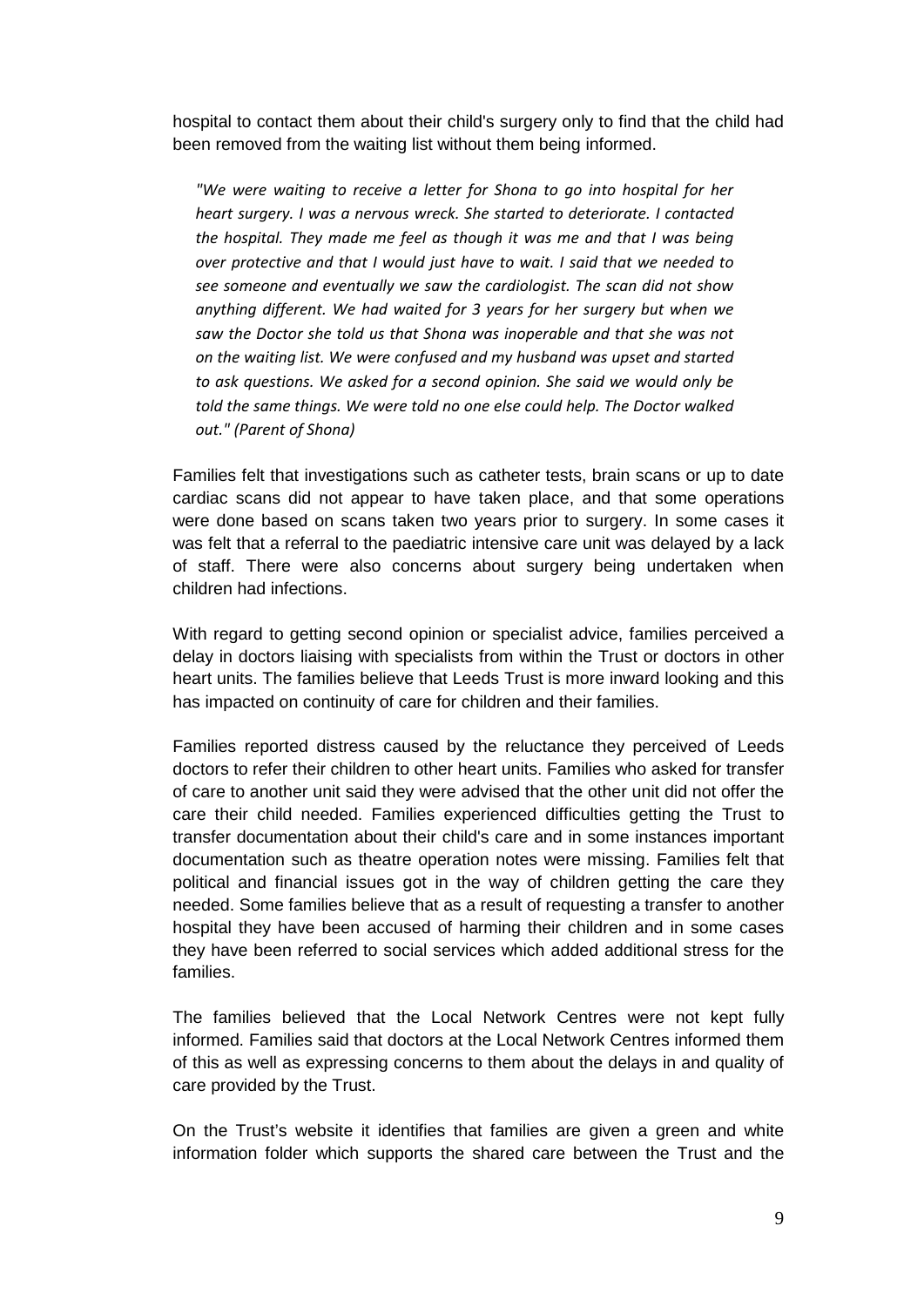Local Network Centres. Families interviewed were not aware that this existed and could not recall being given a copy.

Local primary and community services in most instances were not informed about the care required by children. There was little evidence in the GP letters seen that information was being provided about the care of the child to assist the palliative care of the child and support of the family. In the case of John for instance local services were not informed about his death resulting in midwives having to be informed by the mother about the death of her child. The mother feels that she did not receive the appropriate services or bereavement care.

Access to a clinical psychologist or bereavement counselling was felt to be an important requirement; however families felt this was not adequately provided for them.

*"After Tim died the shutters seemed to come down. There should be counselling provided for parents who have lost their child." (Parent of Tim)*

The families identified that not all of the care they received was a negative experience. Some of the families whose child had been attending cardiology services in the Trust for a number of years said at first the care they received was good. They felt their child received care from staff that were compassionate, caring and competent but gradually that had changed and it had become more difficult to get information and care had deteriorated.

Some families state they have experienced a lack of a child and family focused approach by some nursing staff, including aspects of care delivered by the specialist children's cardiac nurses. The families identified the importance of this role and that the quality of compassion, care and information sharing given by these nurses was variable.

"*We needed more support from the specialist cardiac nurse. It was difficult to contact them particularly when there had been problems. Our experience at the other hospital has been totally different. They ring you in between appointments to see how things are going and support you during outpatient appointments and when Sophie has been in hospital they have been there to answer questions and help. They make you feel cared about and for." (Parent of Sophie)*

Some families believed that aspects of nursing care were poor and raised concerns about hand hygiene by the nurses, children being left unwashed and in pain, and children not being fed if families were not there at mealtimes.

*"I didn't find the nurses friendly. Mark had a yellow discharge running down his face from his eye they didn't clean it. I cleaned it. He sounded chesty and I mentioned it to the nurse but she didn't say much. He went for his operation when he was a week old in the morning. I went down with him. Mark was one of the most critical babies on there and one nurse that never cared for him*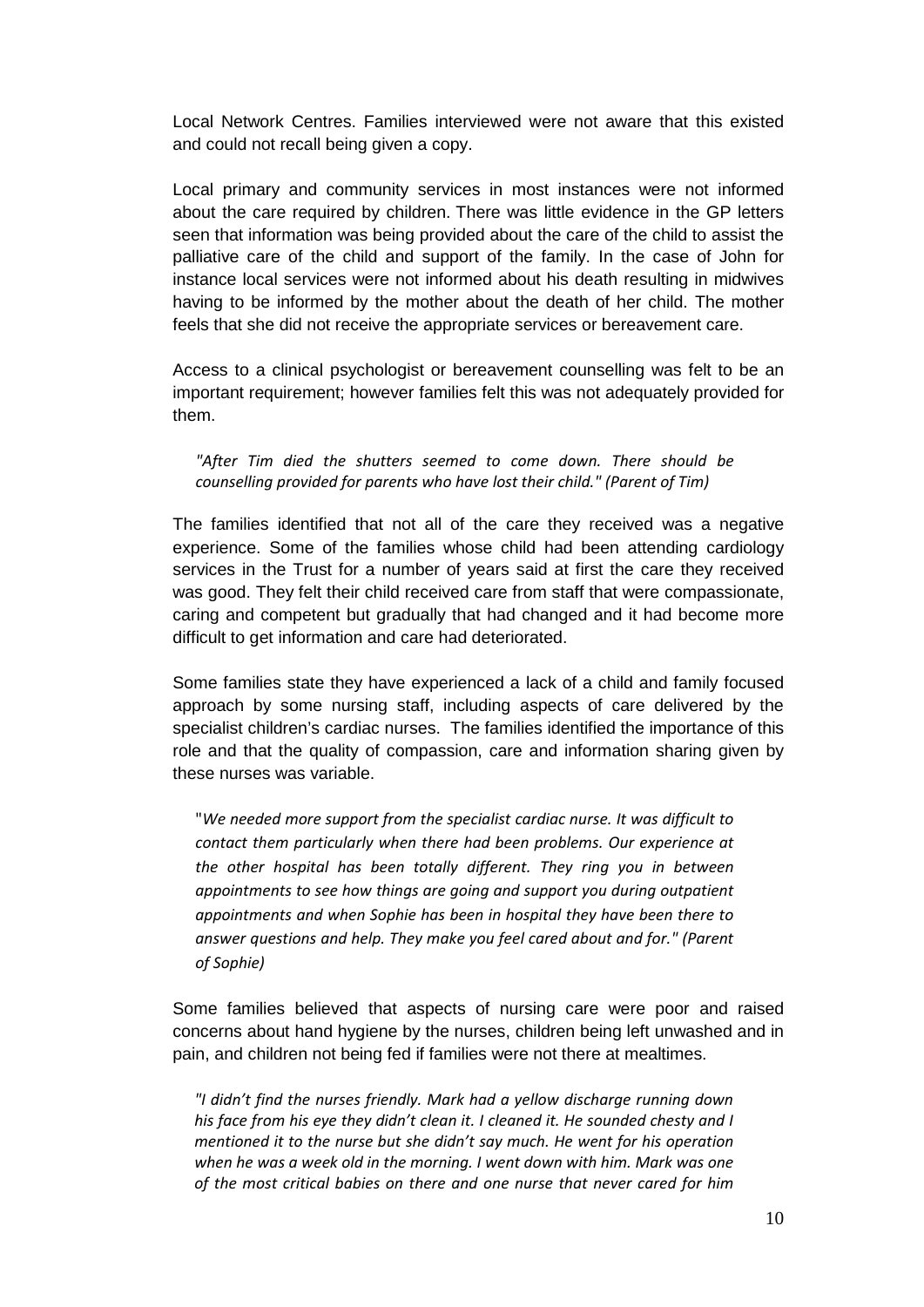*before wasn't happy that the monitor was going off all the time, and ended up silencing the machine. One nurse didn't know how to do his dialysis and had to be shown how to do it. One nurse didn't use gloves to break his dialysis fluid to mix it, because one nurse couldn't break them, so another nurse did. The cleaner didn't clean under his cot only around there was mess under his cot and they left a plastic cap in his cot." (Parent of Mark)*

Many of the parents were distressed by the lack of distraction when their children had investigations such as blood tests. This resulted in future anxiety for the child and parents.

*"When they took blood it was awful. They would hold her down. They had 12 attempts to get blood by four different doctors. She was so distressed and so were we. At the other hospital it could not have been more different. They have a distraction room and they play videos whilst they are taking blood. She can cope with it now." (Parent of Sally)*

Some of the families found it difficult to take a break when their child was seriously ill and needed constant observation. They said they preferred not to leave their child as they could not be confident that a nurse would stay with the child. Families were grateful that accommodation was provided to enable them to get some rest, however a number found that if they did have a break particularly during the night they were not contacted by the staff when there had been a change in condition of their child. This led to a loss of confidence and a subsequent reluctance to leave the ward. Some also found the facilities were dirty and therefore not comfortable to stay in.

*"The nurses kept forgetting to bring Sally food. The day after her operation we told a nurse we were going for a break and when we came back Sally was covered in vomit and blood and nurses had not been to see her. She should have had someone with her. We daren't leave her after that." (Parent of Sally)*

#### *As a result of these findings, the Trust is recommended to:*

- **Review its service to ensure the care delivered is child and familycentred, with a clear care plan for each child, made available to families and all relevant professionals**
- **Review arrangements for a lead professional or key worker who parents can contact as and when needed**
- **Review arrangements for communicating a coordinated care pathway across the network of satellite hospital services.**
- **Review the role of the Children's Cardiac Specialist Nurse to be sure that this role provides the necessary support to families when the child attends the unit or is in hospital and importantly when the child is at home.**
- **Ensure all nursing staff provide the same high quality compassionate care**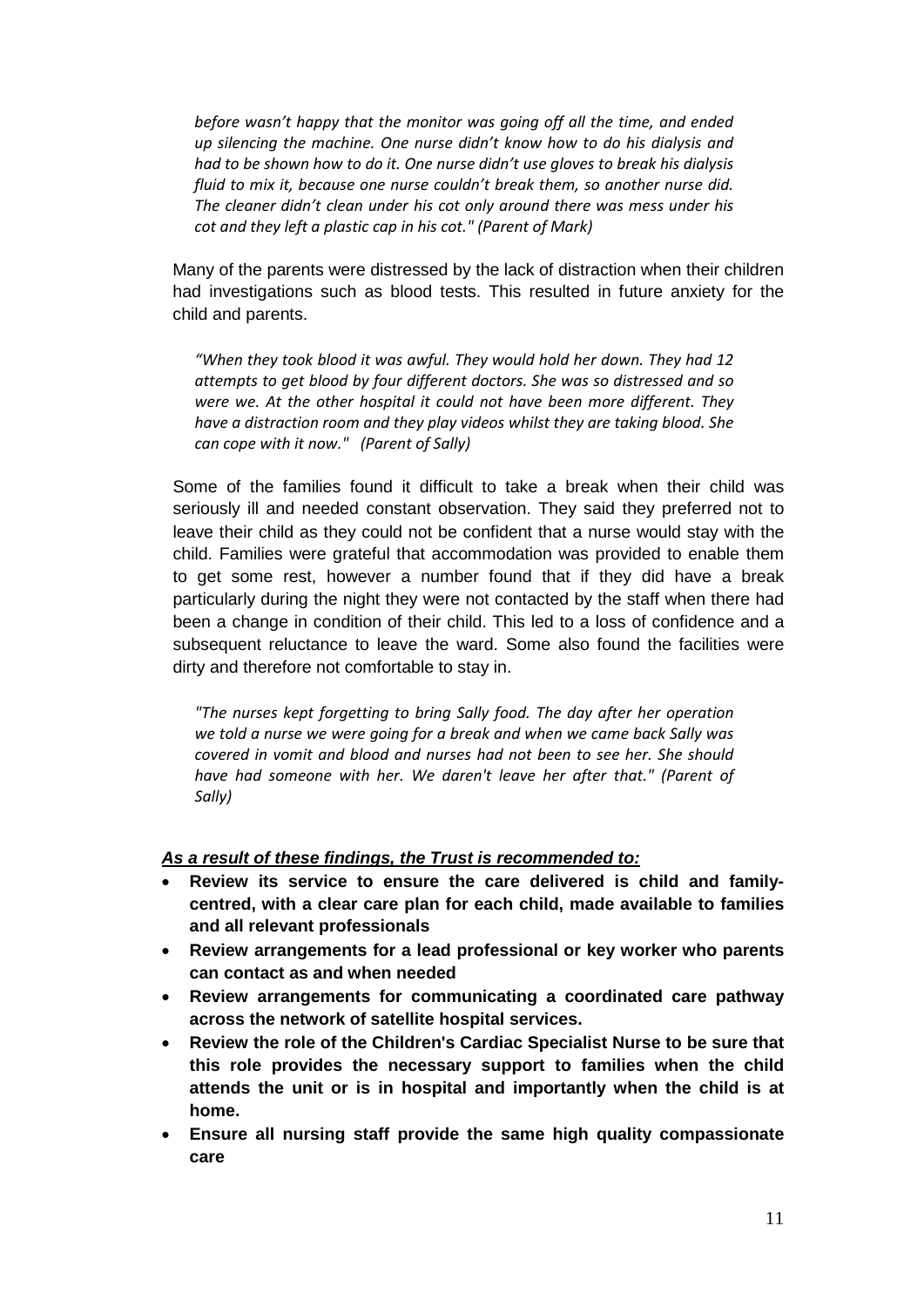- **Review the processes for keeping parents informed at all stages of care, in relation to the treatments being provided, changes in their child's condition and for providing clarity about palliative treatments**
- **Review the provision of information, counselling and support services**
- **Review arrangements for giving parents a break from the ward and the quality of the accommodation provided.**
- **Review arrangements for liaison with and referral to other heart units**

#### **(iii) End of Life Care**

The death of a child is a time no parent ever forgets, and what happens in the hospital while a child is dying is likely to have lasting repercussions.

*"That night after his surgery they could not stop the bleeding. The Chaplain baptised him. It was a very foggy night and he died at midnight. No one offered any comfort. No one asked how we were getting home. The nurse at Coroner's court said they gave parents bereavements packs but we were not given one. She said it was ticked off on the list but we were not given one." (Parent of Ryan)*

The families felt that the delivery of bad news about the terminal condition of their child was not handled well. In some cases the doctors broke bad news then rushed away. In most cases, the child was on ventilator support and the families had the difficult decision to make whether or not to stop this intervention. Those families affected felt a lack of compassion at this time. Some families whose child died said that the death of their child was a shock because although they knew that all surgery has a risk they had been reassured that the procedure had gone well. This they say was followed by a sudden deterioration in their child's condition with further emergency surgical intervention required. The families believe that they were not given complete information about what led to the deterioration in the condition of their child.

*"Mark took a turn for the worse. They soon ushered me into a room by myself as they didn't want other parents seeing me cry... No one came to see if I was ok." (Parent of Mark)*

*"The Doctor came out and looked at Mark's eyes, she looked at them twice and then phoned the Consultant. She got back to me and said she was talking to the Consultant. She said can we have a word she took me in a room. I said to her it's not good news is it and she said it's not and she said Mark was dying. She asked if I wanted to hold him. She said you have to let him go and that they would be turning his ventilator off. They got me a chair and placed him in my arms. You could see his skin was pale and white and not long after they took his tube out he went instantly in my arms." (Parent of Mark)*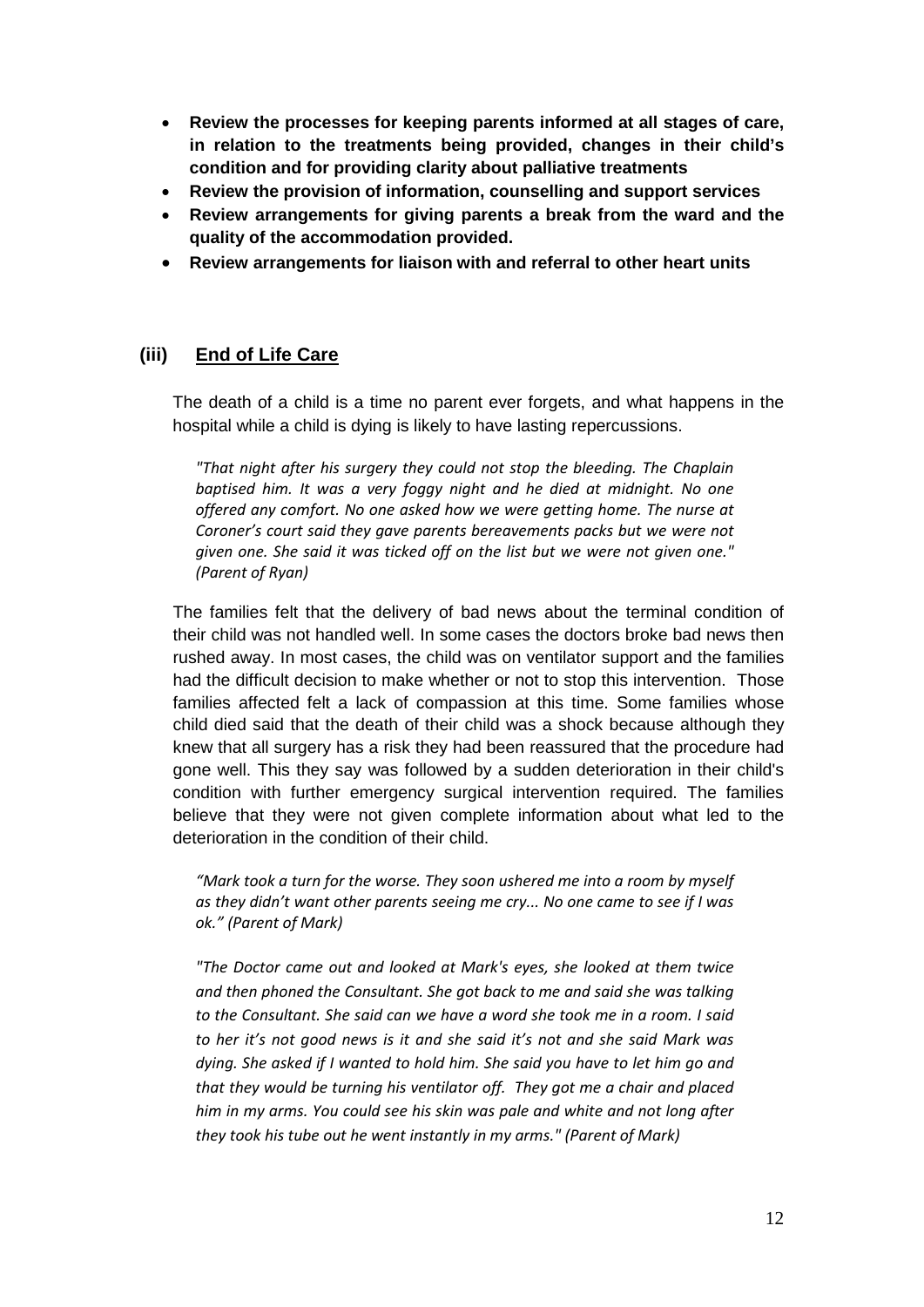*"Being a Muslim there are certain things we do when someone is dying and I needed my father to pray for my baby but he was not allowed to see the baby. They did not understand our religious beliefs and requirements." (Parent of Aziz)*

Families recognised that there was a need to discuss their child's options for organ and tissue donation but they felt that the timing lacked sensitivity.

*"I was told the MRI had shown that Annie had horrific brain injury. I was then taken into a room to speak to a neurologist, who informed me that Annie's injury to her brain was going to cause Annie to die. He explained to me in what can only be described as a cruel and insensitive manner that Annie's brain was squashing down into her spinal cord using hand and facial gestures which I think would only be appropriate in a student's lecture not to a grieving parent. … He then told me to turn her ventilator off. Annie's Dad and I declined. He then went on to ask about organ donation, which I said I was happy to do but Annie's Dad did not want this. The neurologist asked her Dad why, as she wouldn't need them. We thought this comment was unnecessary. The neurologist then said he was turning her morphine off and she would deteriorate to the point where Annie would pass herself.*

*I* was then told by a different neurologist to be prepared if Annie was to pull *through this, she would be treated at the hospital for a very long time. I also recall the first neurologist coming to Annie's bedside and asking me if Annie's Dad was on Annie's birth certificate or if we were married, implying for me to overrule her Dad's decision not to donate the organs and to not resuscitate. I am not entirely sure at what point he came and said this to me but I know it was only a short period of time between being given some hope and this neurologist taking it away"*. *(Parent of Annie)*

Some families whose child had died felt they were not treated with compassion; they felt that they were an embarrassment and that the staff wanted them to leave as quickly as possible after their child had died. They were not provided with a room to sit quietly. No one told them what the process was. They felt lost. The practical issues of how they were getting home, in some instances during the early hours of the morning, were never raised or help offered. For one family the death of their child coincided with film cameras being on the unit filming the staff's reaction to a court decision and they found the whole experience very distressing as their needs were lost in the excitement of staff and campaigners.

*"We were given no support by the staff after Annie died. We were given a leaflet. Nobody asked how we were getting home in the early hours of the morning." (Parent of Annie)*

One family attended the Chapel of Rest to view their child but were given the wrong time to arrive and had to wait to be escorted by a porter who left them sitting inside the Chapel of Rest. The grandfather had to find someone to ask what they should do. This has added to their grief.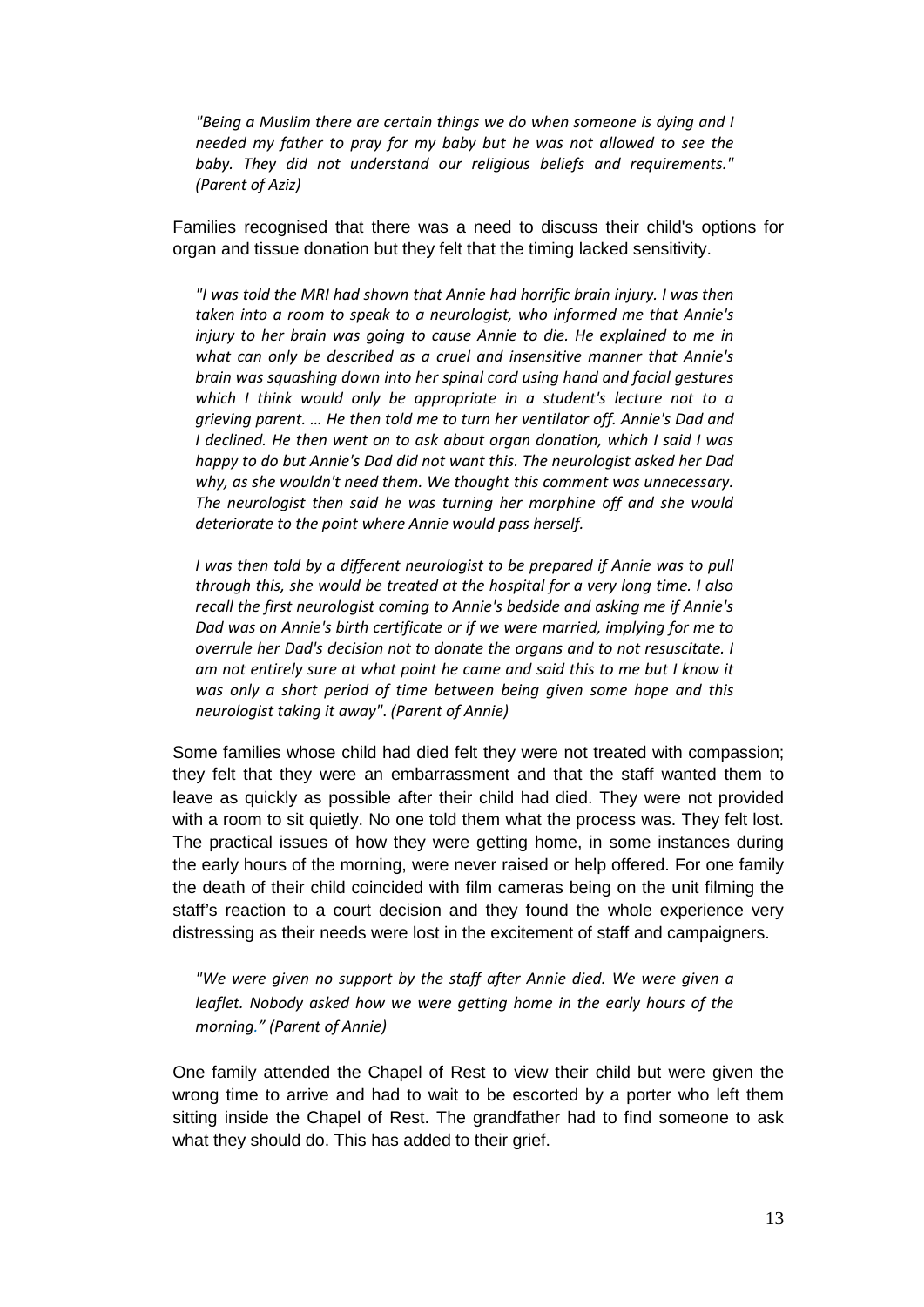"*David decided that he wanted to keep a record of his life and started to write all his experiences, thoughts and feelings in a book. He wrote about his heart condition and the care he received. It had his thought and feelings in it. It was one of his ways of coping by writing things down. After he died we went to collect his things and the book was missing. It was really important to us. It was like losing another part of him. We asked the staff to find it. They told us they could not find it. They didn't seem bothered. They didn't seem to realise what it meant to us. We had been going to Leeds for 10 years and no one has rung to see how we are." (Parent of David)*

Families affected by the death of their child reported not being offered contact with a bereavement counsellor or clinical psychologist experienced in the care of paediatric cardiac patients to support them.

#### *As a result of these findings, the Trust is recommended to*

- **Review arrangements for end of life care to ensure care is compassionate and child and family centred at all times**
- **Review the ways in which bad news is delivered**
- **Review the ways of holding discussions about tissue and organ donation**
- **Review availability of a bereavement counsellor or clinical psychologist experienced in the care of paediatric cardiac patients**

#### **(iv) Openness, Transparency and Candour**

Families expressed their concerns about the lack of communication particularly when the outcomes of care were not as planned. Most families believed that when incidents occurred during surgery the facts were not shared with them by surgeons and others. This has resulted in an increased concern for them believing something had gone wrong and then that it had been covered up. They felt as though they have had to fight to get information.

*"They told us Maria had a complex heart condition that they had not seen before. Why didn't they contact other people for advice? After her first operation Maria had pneumonia but no one told us for a week." (Parent of Maria)*

*"They removed part of my baby's heart at the first operation but no one told me I only found out after a second operation at another hospital." (Parent of Gemma)*

Families wanted to be able to get reliable information from the Trust website. Like many users of health care services, families could be overwhelmed by what is available on the internet and they were in need of highly credible information and guidance from professionals. The families said that they found the website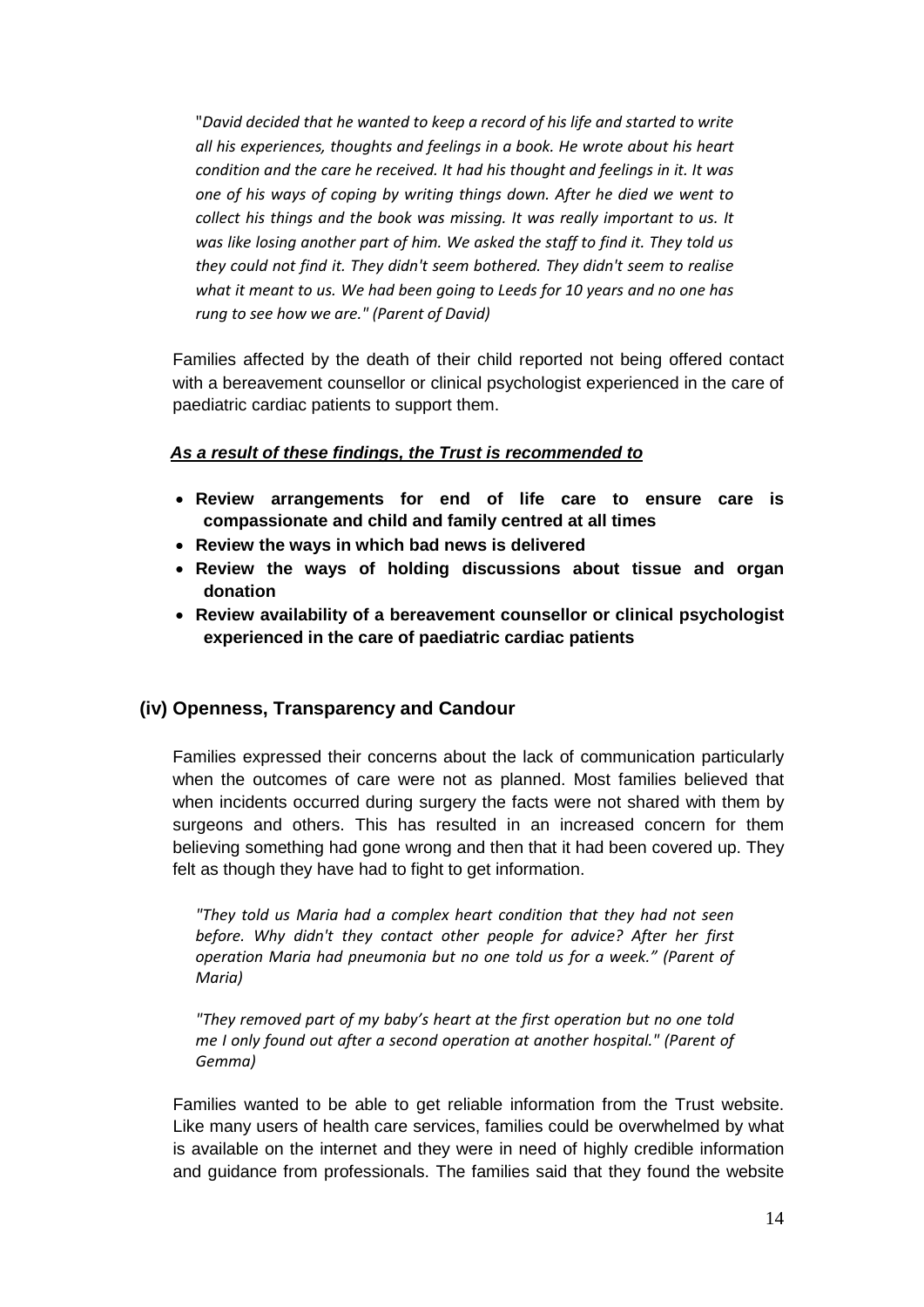for families of children with congenital heart problems provided by Leeds Trust to be dated and lacking useful information.

Some of the families reported other health professionals informing them that incidents had occurred during surgery which resulted in emergency intervention, but that they had not been informed of this by the surgeon who undertook the operation. They reported receiving conflicting messages at times. One family was told by a paediatrician that their child could not be operated on because of the complexity of his heart condition. A short time afterwards they were contacted by the hospital and asked to bring him for surgery. Subsequently the child died. The parents recalled asking why the surgery had gone ahead and said the paediatrician described being out-voted at the case meeting and that the surgery should not have happened.

*"Nurses were afraid to speak out." (Parent of David)*

#### *As a result of these findings, the Trust is recommended to*

- **Review the services to make sure discussions with parents about errors in care are held openly and with candour.**
- **Ensure parents receive full and complete information about their child's care at all times**
- **Review the content of the website to assess if it meets the information needs of parents and children**
- **Review its whistle-blowing policy and practice and ensure that staff recognise their responsibility to maintain the safety of children and their families.**

#### **(v) Responding to Complaints and Feedback**

Families who complained to the Trust felt that the response they received to their complaint lacked understanding and lacked an appreciation of the complexity of the challenge they experienced. Families felt that they were misunderstood and misrepresented and their complaints left unresolved. The families said that they have been made to feel that the children and the families are the problem. The issues raised by the families were either not answered at all or a defensive response was given which failed to answer the families' concerns.

*"The response to my complaints seemed to blame me and that I had got things wrong rather than answering my questions. The response to our complaint was insulting. They did not answer our questions." (Parent of Annie)*

#### *As a result of these findings, the Trust is recommended to*

• **Ensure complaints are handled and responded to in a way that adheres to best practice, sensitively, sharing all possible information and optimising the possibility for local resolution and relief of distress.**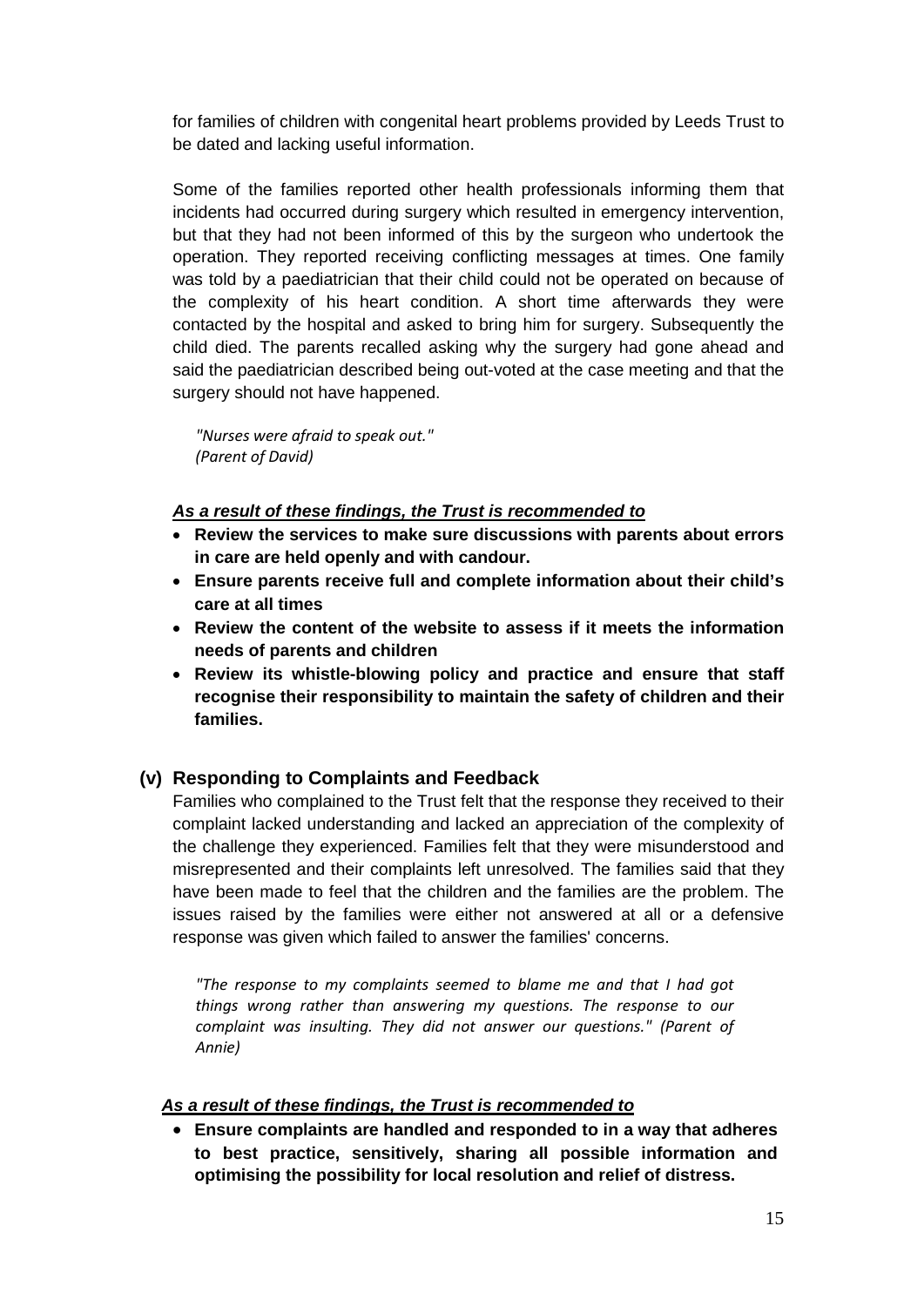#### **6. CONCLUSION**

Those families who wished their experiences views and concerns to be heard have been listened to. Their stories were all heartfelt, moving and sincere. All the families were saddened to find themselves in a position where they had lost confidence in the care provided for their children and for them as a family. They want the services for children with congenital heart conditions both nationally and locally to learn from their experience. They want services for children and their families to improve.

The experiences, views and concerns identified by the families have been used to establish a number of recommendations for NHS England, Leeds Teaching Hospitals NHS Trust and other heart units to assess the quality of services provided for children with congenital heart conditions and families.

It is likely that there will be other families with different stories about their experiences of children's heart services in Leeds, including some with completely positive stories. However this must not be allowed to stand in the way of hearing and acting upon the stories that underpin this report. It is imperative that our focus remains on improving health outcomes for children with congenital heart abnormalities and their families.

We have learned throughout 2013 as a result of the Francis report of the great importance and value of listening to patients, their carers, and their families. This report is yet another opportunity to do so.